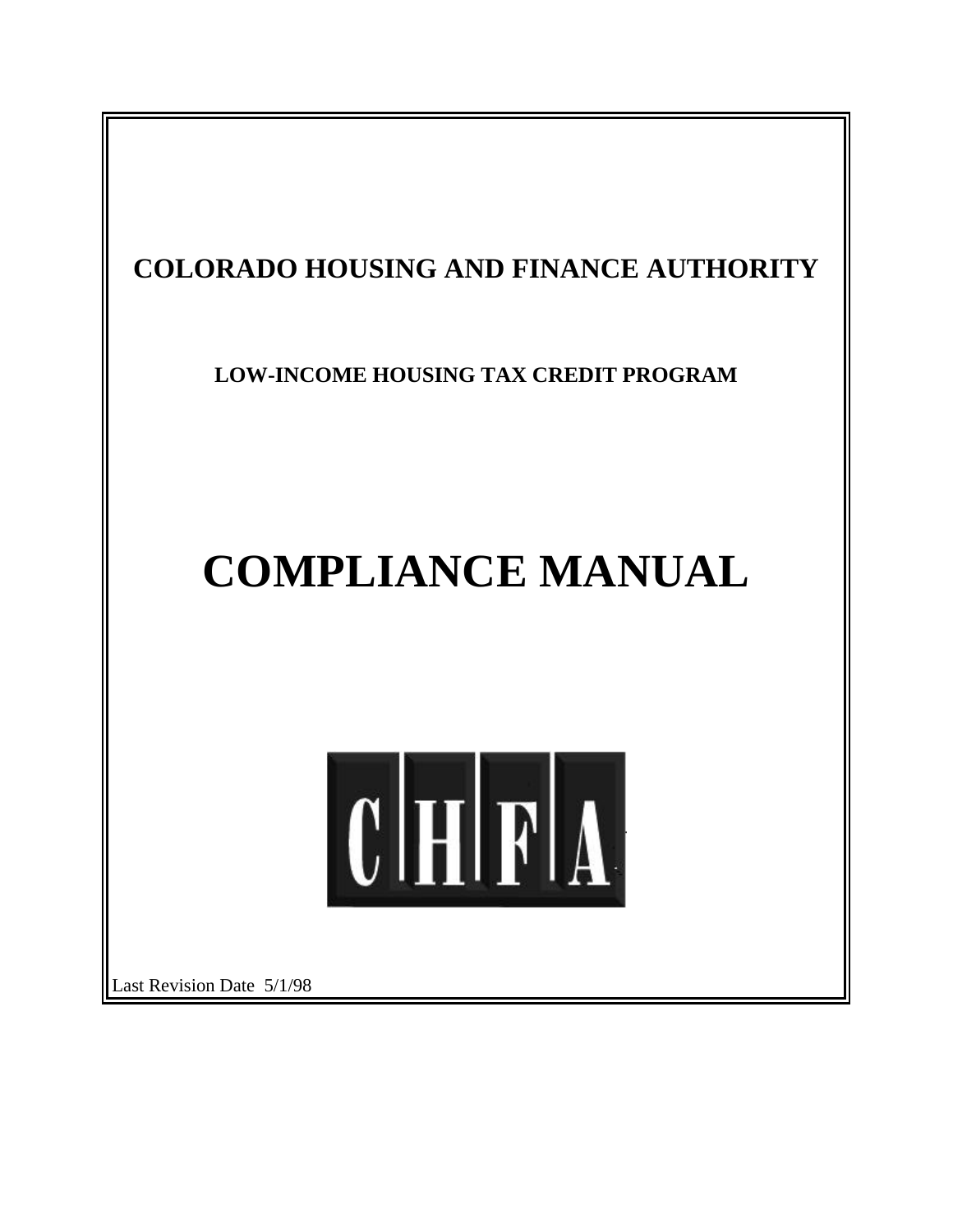# **PREFACE**

This manual is a training and reference guide for the administration of the Low-Income Housing Tax Credit Program (LIHTC or the Program). It is designed to provide guidance for compliance with the Land Use Restriction Agreement (LURA) and Section 42 of the Internal Revenue Code (the Code) and generally, to help answer questions regarding the procedures, rules, and regulations that govern LIHTC developments. It should be a useful resource for owners and developers, management companies, and on-site management personnel.

It is important to note this manual is to be used as a supplement to existing laws and rules. It is by no means a comprehensive guide to the LIHTC program and all of its requirements. This manual was produced for utilization by LIHTC participants in Colorado and should be used in conjunction with the Code and the LURA, if applicable. Owners and managers should consider retaining the services of an attorney and/or accountant that specializes in the LIHTC program to counsel them on the complex problems that may arise.

Compliance monitoring by the Colorado Housing and Finance Authority (CHFA), will be administered through the Asset Management Division. The CHFA contact for the LIHTC Compliance Monitoring Program is Tasha Weaver. She can be reached directly at (303) 297- 7429 or toll-free at 1-800-877-2432, ext. 429.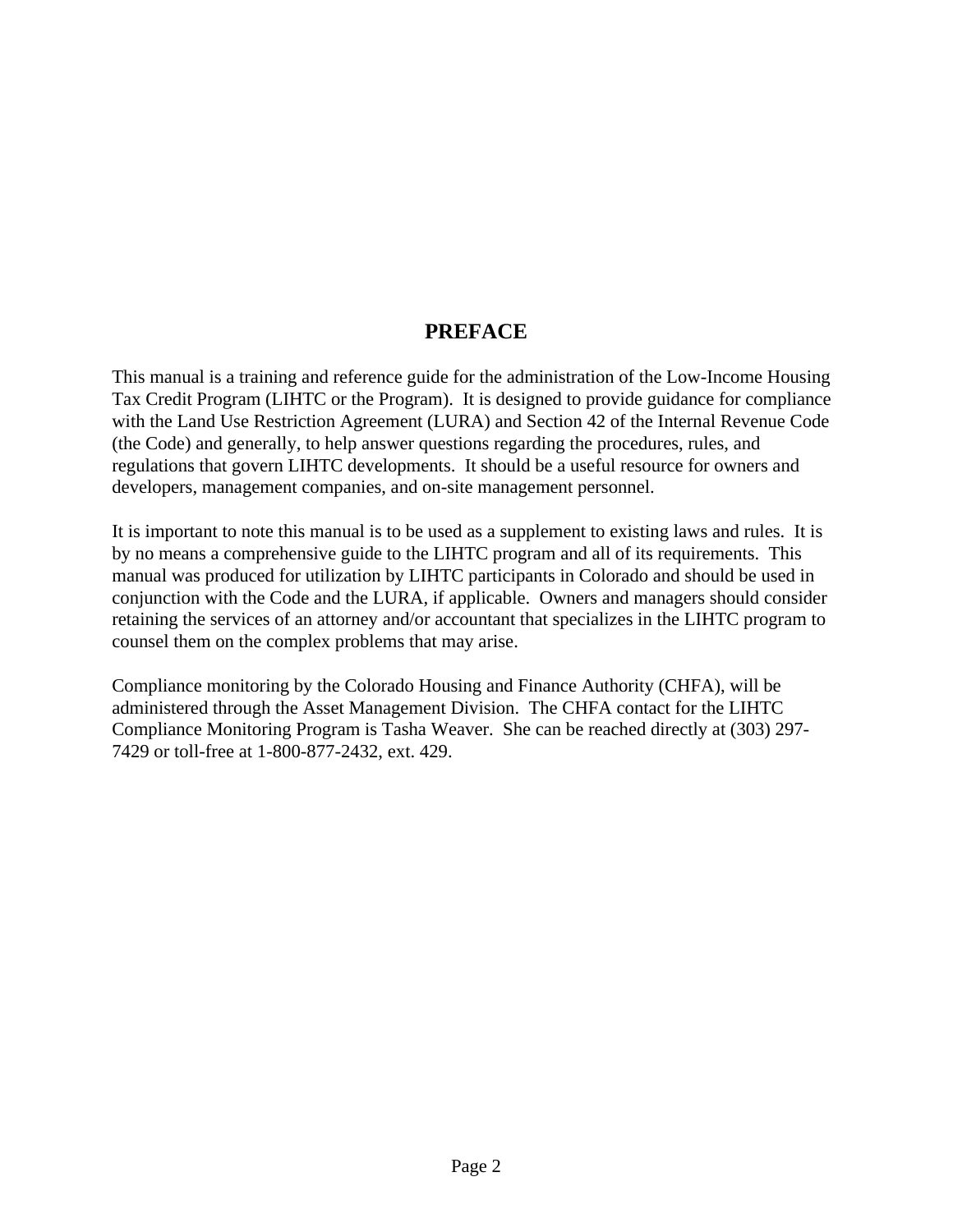# **TABLE OF CONTENTS**

| <b>INTRODUCTION</b> |
|---------------------|
|                     |

| 1.1<br>1.2<br>1.3 | The Colorado Housing and Finance Authority<br>Background<br>Compliance Period/Extended Use Period |                                   |                                                                  | 5<br>5<br>5 |                  |
|-------------------|---------------------------------------------------------------------------------------------------|-----------------------------------|------------------------------------------------------------------|-------------|------------------|
| 2.                | <b>RESPONSIBILITIES</b>                                                                           |                                   |                                                                  |             |                  |
|                   | 2.1                                                                                               |                                   | <b>CHFA</b> Responsibilities                                     |             | 6                |
|                   |                                                                                                   | A.                                | <b>CHFA Tax Credit Allocation Officer</b>                        |             | 6                |
|                   |                                                                                                   | <b>B.</b>                         | <b>CHFA Asset Management Officer</b>                             |             | 6                |
|                   | 2.2                                                                                               |                                   | <b>Owner Responsibilities</b>                                    |             | $\boldsymbol{7}$ |
|                   |                                                                                                   | A.                                | General                                                          |             | $\boldsymbol{7}$ |
|                   |                                                                                                   | B <sub>r</sub>                    | Administration                                                   |             | $\boldsymbol{7}$ |
|                   |                                                                                                   | C.                                | <b>Ongoing Notification and Reports</b>                          |             | $\tau$           |
|                   |                                                                                                   | D.                                | <b>Compliance Training</b>                                       |             | $\boldsymbol{7}$ |
|                   | 2.3                                                                                               |                                   | <b>Management Responsibilities</b>                               |             | $8\,$            |
|                   |                                                                                                   | A.                                | General                                                          |             | $8\,$            |
|                   |                                                                                                   | <b>B.</b>                         | Noncompliance                                                    |             | $8\,$            |
|                   |                                                                                                   | $C$ .                             | <b>Compliance Training</b>                                       |             | 8                |
| 3.                |                                                                                                   | <b>COMPLIANCE PROCEDURES</b>      |                                                                  |             |                  |
|                   | 3.1                                                                                               | General                           |                                                                  |             | 8                |
|                   | 3.2                                                                                               |                                   | <b>Record Retention Requirements</b>                             |             | $8\,$            |
|                   | 3.3                                                                                               |                                   | <b>Required Submissions</b>                                      |             | 9                |
|                   | 3.4                                                                                               |                                   | <b>LIHTC Eligibility Forms</b>                                   |             | 10               |
|                   | 3.5                                                                                               | <b>Certification of Residents</b> |                                                                  |             | 11               |
|                   |                                                                                                   | A.                                | <b>Effective Term of Income Verification</b>                     |             | 11               |
|                   |                                                                                                   | <b>B.</b>                         | Acceptable Forms of Verification                                 |             | 11               |
|                   |                                                                                                   | C.                                | Verifying and Certifying Assets                                  |             | 13               |
|                   |                                                                                                   | D.                                | <b>Annual Income</b>                                             |             | 13               |
|                   |                                                                                                   | E.                                | Completion of Certification of Resident Eligibility              |             | 14               |
|                   |                                                                                                   | F.                                | Certifying Existing Residents of Acquisition/Rehab. Buildings 15 |             |                  |
|                   |                                                                                                   | G.                                | Special Waiver of Annual Recertification                         |             | 15               |
|                   | 3.6                                                                                               | <b>Rent Restriction</b>           |                                                                  |             | 15               |
|                   |                                                                                                   | A.                                | <b>Income and Rent Tables</b>                                    |             | 15               |
|                   |                                                                                                   | <b>B.</b>                         | <b>Gross Rent Defined</b>                                        |             | 16               |
|                   |                                                                                                   | C.                                | <b>Additional Fees</b>                                           |             | 16               |
|                   | 3.7                                                                                               |                                   | <b>Utility Allowance</b>                                         | 16          |                  |

3.8 Resident Manager's Unit 17 3.9 Owner-Occupied Buildings 17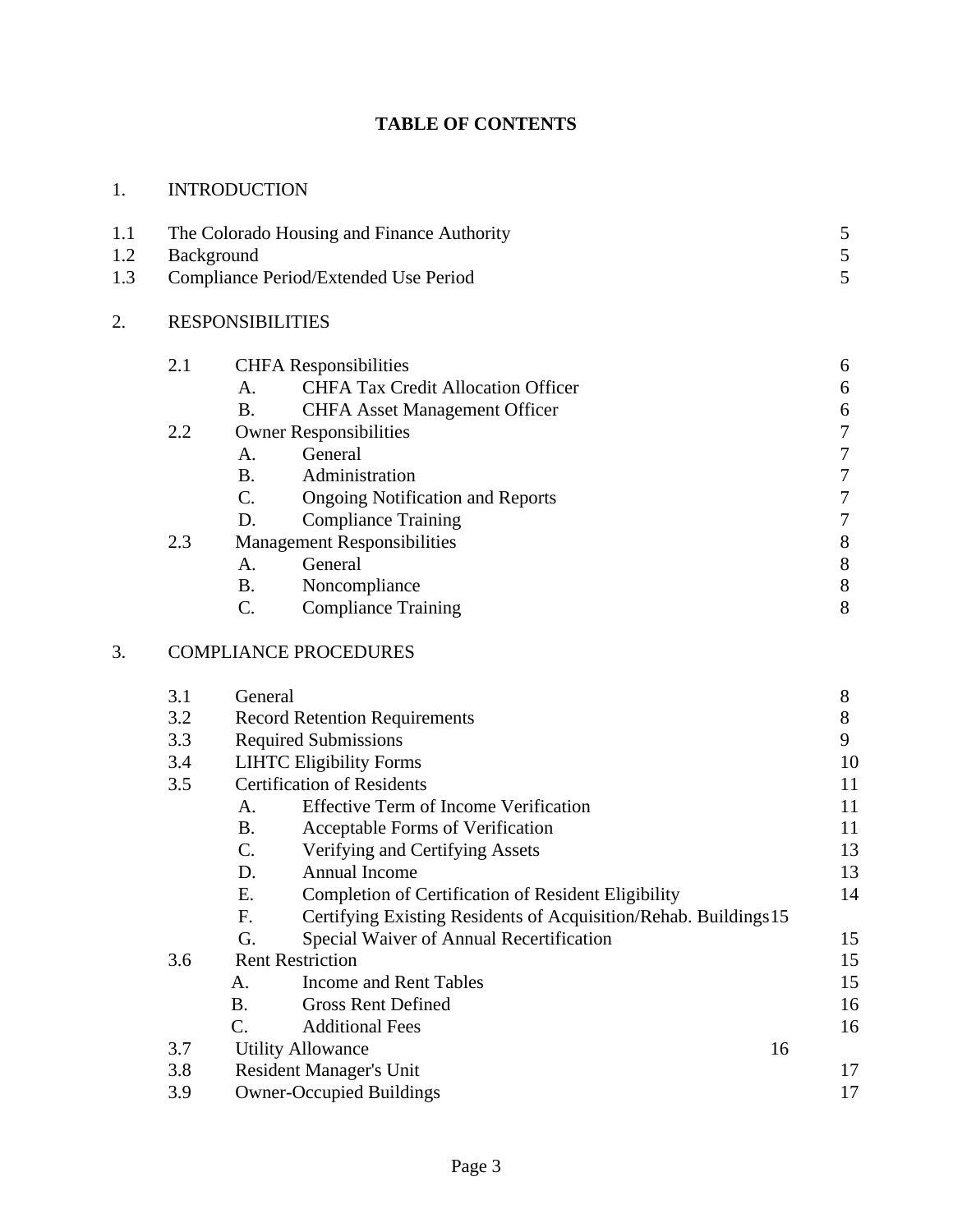# **TABLE OF CONTENTS (CONTINUED)**

|    | 3.10<br>3.11 | <b>Full Time Student Exceptions</b><br>Nontransient Occupancy | 18<br>18                |  |  |  |  |
|----|--------------|---------------------------------------------------------------|-------------------------|--|--|--|--|
|    | 3.12         | <b>Applicable Fraction</b>                                    | 19                      |  |  |  |  |
|    | 3.13         | <b>Available Unit Rule</b>                                    | 19                      |  |  |  |  |
|    | 3.14         | Building Disposition (Changes in Ownership)                   | 21                      |  |  |  |  |
|    | 3.15         | <b>CHFA</b> Monitoring Fee                                    | 21                      |  |  |  |  |
|    | 3.16         | Noncompliance                                                 | 22                      |  |  |  |  |
| 4. |              | 22<br>The Management Review                                   |                         |  |  |  |  |
| 5. |              | 23<br>Glossary of LIHTC Terms                                 |                         |  |  |  |  |
| 6. |              | Section 8 Income and Asset Guidelines<br>4350.3 CHG-27        |                         |  |  |  |  |
| 7. |              | <b>LIHTC FORMS</b>                                            |                         |  |  |  |  |
|    | 1.           | <b>Certification of Resident Eligibility</b>                  | Exhibit A               |  |  |  |  |
|    | 2.           | <b>Income Verification</b>                                    |                         |  |  |  |  |
|    |              | (for employed person)                                         | Exhibit B               |  |  |  |  |
|    | 3.           | <b>Income Verification</b>                                    |                         |  |  |  |  |
|    |              | (for self-employed person)                                    | Exhibit C               |  |  |  |  |
|    | 4.           | Unemployed Resident's Affidavit                               | Exhibit D               |  |  |  |  |
|    | 5.           | <b>Resident Statement of Assets</b>                           | Exhibit E               |  |  |  |  |
|    | 6.           | <b>Asset Verification</b>                                     | Exhibit E-1             |  |  |  |  |
|    | 7.           | Certificate of Continuing Program Compliance                  | <b>Exhibit F</b>        |  |  |  |  |
|    | 8.           | Instructions for Completing Occupancy and Demographics Report | Exhibit G               |  |  |  |  |
|    | 9.           | Occupancy Report for 100% Low-Income Developments             | Exhibit G-1             |  |  |  |  |
|    | 10.          | Occupancy and Demographics Report Combined for                |                         |  |  |  |  |
|    |              | 100% Low-Income Developments                                  | Exhibit G-1(Long Form)  |  |  |  |  |
|    | 11.          | Occupancy Report for Mixed Income Developments                | <b>Exhibit G-2</b>      |  |  |  |  |
|    | 12.          | Occupancy Report and Demographics Report Combined             |                         |  |  |  |  |
|    |              | for Mixed Income Developments                                 | Exhibit G-2 (Long Form) |  |  |  |  |
|    | 13.          | <b>Full Time Student Verification</b>                         | Exhibit H               |  |  |  |  |
|    | 14.          | <b>Benefit Verification</b>                                   | Exhibit I               |  |  |  |  |
|    | 15.          | <b>Public Assistance Verification</b>                         | Exhibit J               |  |  |  |  |
|    | 16.          | <b>Public Housing Authority Statement</b>                     | Exhibit K               |  |  |  |  |
|    | 17.          | <b>Public Housing Authority Statement</b>                     |                         |  |  |  |  |
|    |              | (Release For Information)                                     | Exhibit K-1             |  |  |  |  |
|    | 18.          | Annual Demographics Resident Information Form                 | Exhibit L               |  |  |  |  |
|    | 19.          | Lease Addendum                                                | Exhibit M               |  |  |  |  |
|    | 20.          | Low Income Housing Credit Building Disposition Bond           | Form 8693               |  |  |  |  |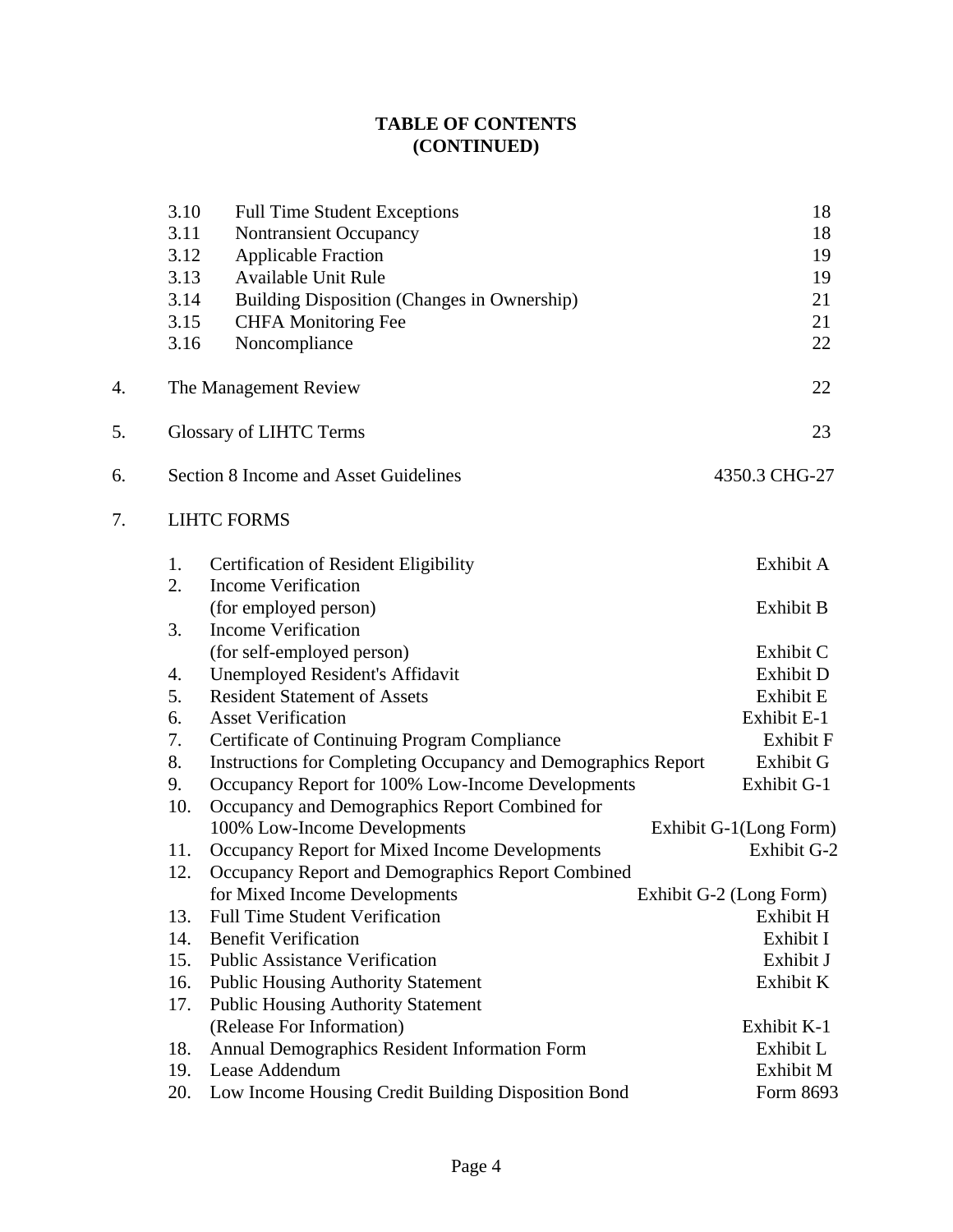# **1. INTRODUCTION**

# **1.1 THE COLORADO HOUSING AND FINANCE AUTHORITY**

The Colorado Housing and Finance Authority (CHFA) is a public enterprise working to create housing, business and economic growth opportunities for the State of Colorado. In 1973, CHFA was established by the General Assembly, and given the authority to raise funds through the sale of bonds and notes and to lend the proceeds to eligible borrowers. Since its inception, CHFA has issued more than \$2.8 billion in bonds and notes, providing financing for more than 50,000 families and individuals of low and moderate income, including over 30,000 first time home buyers. In addition, over 25,000 rental housing units have been provided through this financing and the Low Income Housing Tax Credit Program (the Program), the subject of this manual.

# **1.2 BACKGROUND**

Congress enacted the Low-Income Housing Tax Credit Program under the Tax Reform Act of 1986. The Treasury Department is responsible for the administration of the Program nationwide. The Program is governed by Section 42 of the Internal Revenue Code as amended and the regulations thereunder (the Code). Under the provisions of the Code, each state is required to designate a "housing credit agency" to allocate the credits. The State of Colorado has designated CHFA to allocate tax credits within the State of Colorado.

The Low-Income Housing Tax Credit (LIHTC) is a dollar-for-dollar reduction in tax liability to the owner of a qualified low-income housing development for the acquisition, rehabilitation, or construction of low-income rental housing units. The amount of credit allocated is directly based on the number of qualified low-income units that meet federal rent and income targeting requirements.

The Omnibus Budget Reconciliation Act of 1990 amended the Code to require that state tax credit allocating agencies provide a procedure for monitoring developments for non-compliance with the requirements of the Program under Section  $42(m)(1)(B)$  of the Code and for notifying the Internal Revenue Service of such noncompliance. To offset the costs of compliance monitoring, CHFA charges a reasonable monitoring fee as allowed by the Code.

# **1.3 COMPLIANCE PERIOD/EXTENDED USE PERIOD**

All developments must comply with Program requirements for a period of 15 taxable years (the compliance period) beginning with the taxable year in which the development was placed in service or, at the election of the taxpayer, the succeeding taxable year. This election, if made, must be noted on the IRS Form 8609. Developments receiving credit allocations on or after January 1, 1990, must comply with Program requirements during the period of the extended lowincome housing commitment (the extended use period), which is a minimum of an additional 15 years, pursuant to a LURA between the owner and CHFA which is recorded in the real estate records of the County in which the development is located. Subject to the provisions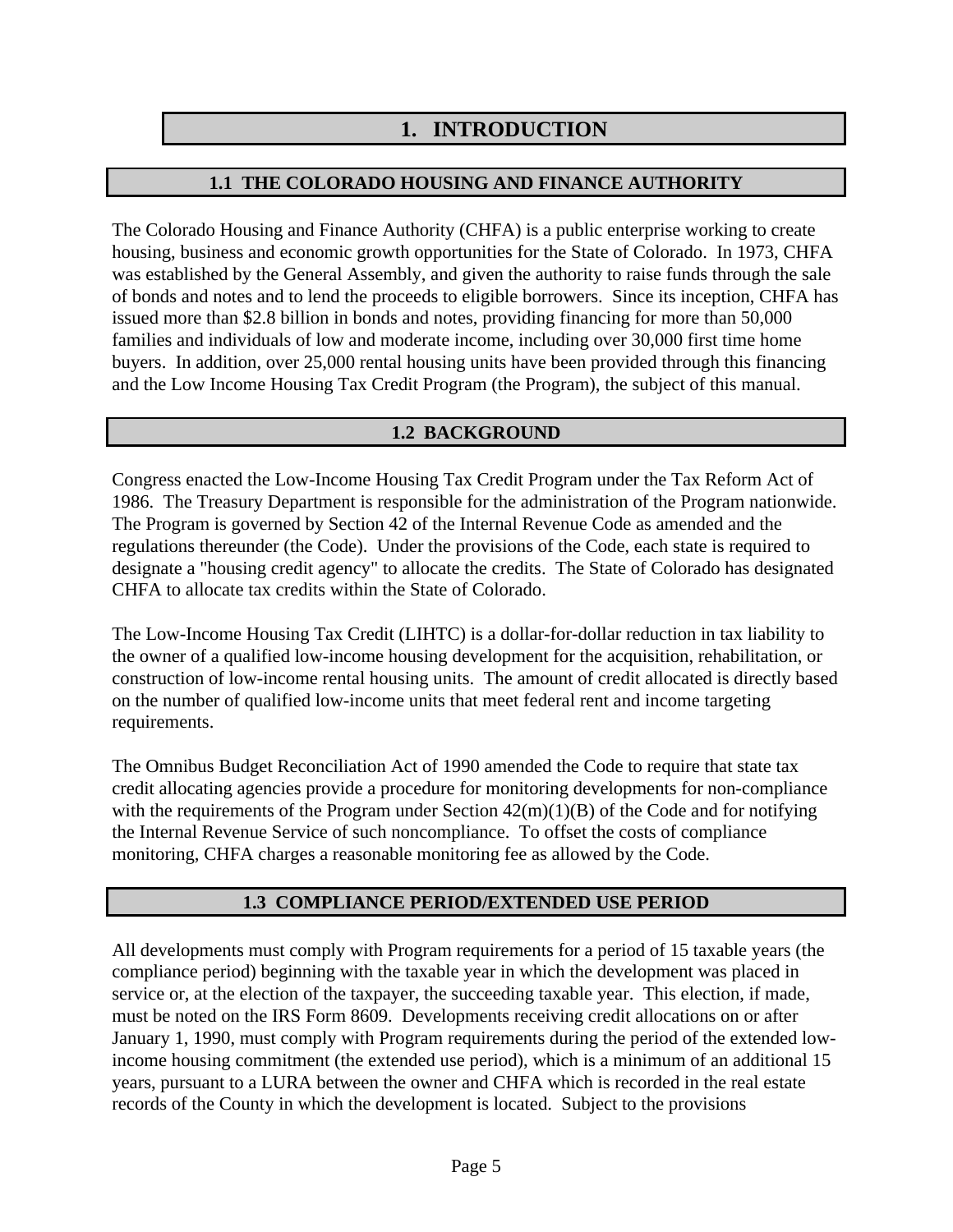of the LURA, Section 42 of the Code provides for earlier termination of the extended use period under certain circumstances.

# **2. RESPONSIBILITIES**

# **2.1 CHFA RESPONSIBILITIES**

CHFA allocates tax credits through the LIHTC Program for the construction, substantial rehabilitation, and/or acquisition and substantial rehabilitation of low-income housing within the State of Colorado. CHFA also monitors compliance with Program requirements during the compliance and extended use periods. Once a final allocation is awarded to a development, CHFA will:

- 1. Provide a Compliance Manual;
- 2. Provide technical assistance and training as needed regarding compliance;
- 3. Review Annual Submissions;
- 4. Perform management reviews of resident files and on-site inspections of the development; and,
- 5. Notify the Internal Revenue Service of non-compliance.

# **A. CHFA TAX CREDIT ALLOCATION OFFICER**

The Rental Housing Division's Tax Credit Allocation Officer reviews each development for LIHTC eligibility and economic feasibility prior to the issuance of a tax credit allocation. On the basis of the analysis, the Tax Credit Allocation Officer recommends to CHFA's Board of Directors the amount of tax credits to be allocated and terms and conditions for the issuance of the tax credit allocation, all in accordance with the Code and current CHFA Qualified Allocation Plan.

# **B. CHFA ASSET MANAGEMENT OFFICER**

The Asset Management Officer (AMO) assigned to a development receives all documentation which is to be submitted to CHFA for compliance monitoring purposes. The AMO also serves as a contact for information and questions about compliance monitoring. Management reviews and necessary follow-up reviews shall be conducted by the AMO in order to verify compliance. The AMO may provide ongoing training for owners/developers, the management company personnel, and on-site management as needed.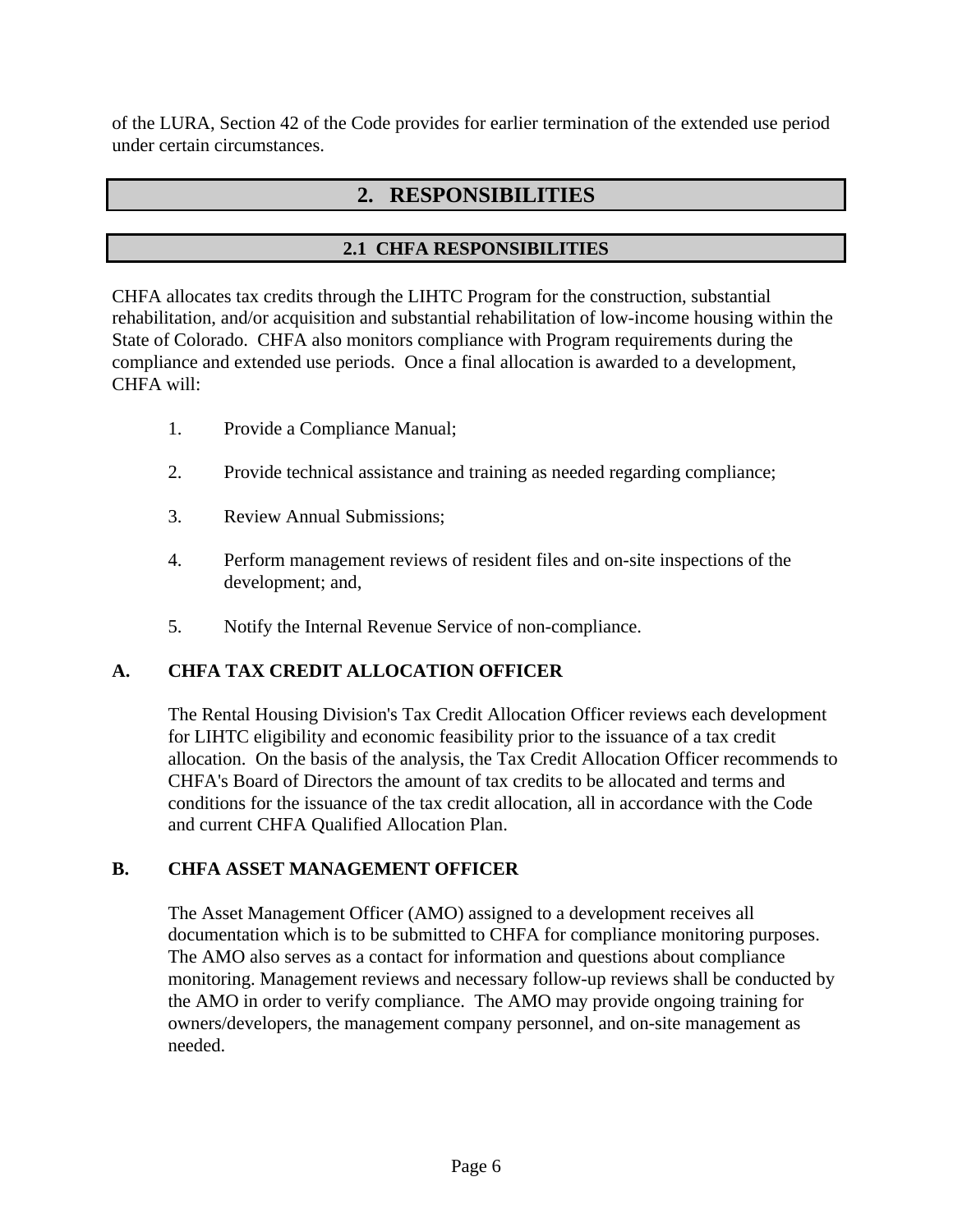### **2.2 OWNER RESPONSIBILITIES**

The owner has chosen to utilize the LIHTC Program to take advantage of the tax benefits provided. In exchange for these tax benefits, certain requirements must be met that will ultimately benefit low-income residents. A description of these responsibilities follows:

#### **A. General**

The owner has provided comprehensive development information with evidence of overall economic feasibility. Prior to issuance of a final tax credit allocation, the owner and the owner's accountant must certify to the total development costs. The owner must also certify that all requirements of the LIHTC Program have been met. Any violation of the requirements of the LIHTC Program could result in the loss of the tax credits issued to the owner.

#### **B. Administration**

The owner is responsible for insuring that the development remain in compliance with Program requirements, including the requirement that at all times the development is suitable for occupancy, taking into account local health, safety and building codes. The owner must make certain that the on-site management team complies with all applicable rules, regulations and policies that govern the development.

### **C. Ongoing Notification and Reports**

Throughout all phases of development, rent-up and operation, it is the responsibility of the owner to keep CHFA informed of the following: the actual placed in service date, the first year of the credit period, the date at which the development has achieved full occupancy, as well as any material changes, such as ownership or management that are made at any time. Monthly occupancy reports must be submitted to CHFA for all developments during the first year after the placed in service date. For further information, please see section 3.3, Required Submissions.

### **D. Compliance Training**

Owners of developments that are placed in service in 1996 and thereafter are required to attend compliance training that is either approved or conducted by CHFA prior to receiving the IRS FORM 8609 from CHFA. CHFA will provide owners with a schedule of available training sessions for the year. Owners and managers may also contact their AMO or Tasha Weaver at (303) 297-7429 or (800) 877-2432 for information on available sessions.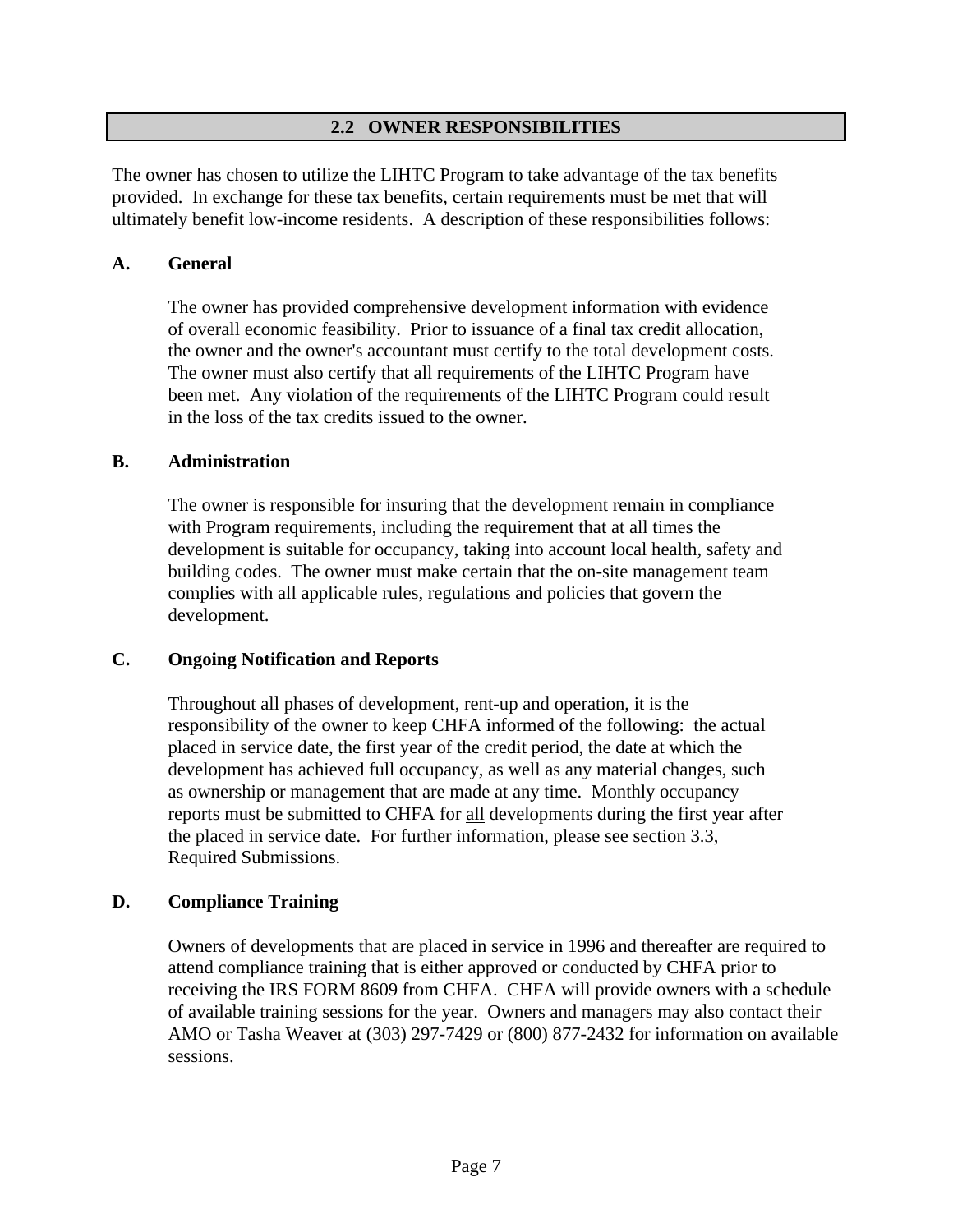### **2.3 MANAGEMENT RESPONSIBILITIES**

#### **A. General**

The owner, managing agents and representatives are responsible for implementing the LIHTC Program requirements correctly. Anyone who is authorized to lease apartment units to residents should be thoroughly familiar with all federal laws, rules and regulations governing certification and leasing procedures. It is also important that the management company provide information, as needed, to CHFA and submit all required reports and documentation in a timely manner.

#### **B. Noncompliance**

If the management company determines that the development is not in compliance with LIHTC Program requirements, the assigned CHFA Asset Management Officer must be notified immediately and steps must be taken with CHFA's guidance to correct the noncompliance whenever possible.

#### **C. Compliance Training**

Management agents of developments placed in service in 1996 and thereafter are required to attend some form of compliance training that is either approved or conducted by CHFA prior to the issuance of the IRS Form 8609 from CHFA.

# **3. COMPLIANCE PROCEDURES**

### **3.1 GENERAL**

This section of the manual outlines procedures for projects receiving credits under the LIHTC Program to ensure each owner's compliance with the Code, the LURA, and CHFA regulations and policies.

### **3.2 RECORD RETENTION REQUIREMENTS**

Owners are required to retain records for each qualified low-income building in the development showing the following information:

- 1. The total number of residential rental units in the building (including the number of bedrooms and the size in square feet of each residential rental unit);
- 2. The percentage of residential rental units in the building that are low-income units;
- 3. The rent charged on each residential rental unit in the building (including utility allowances);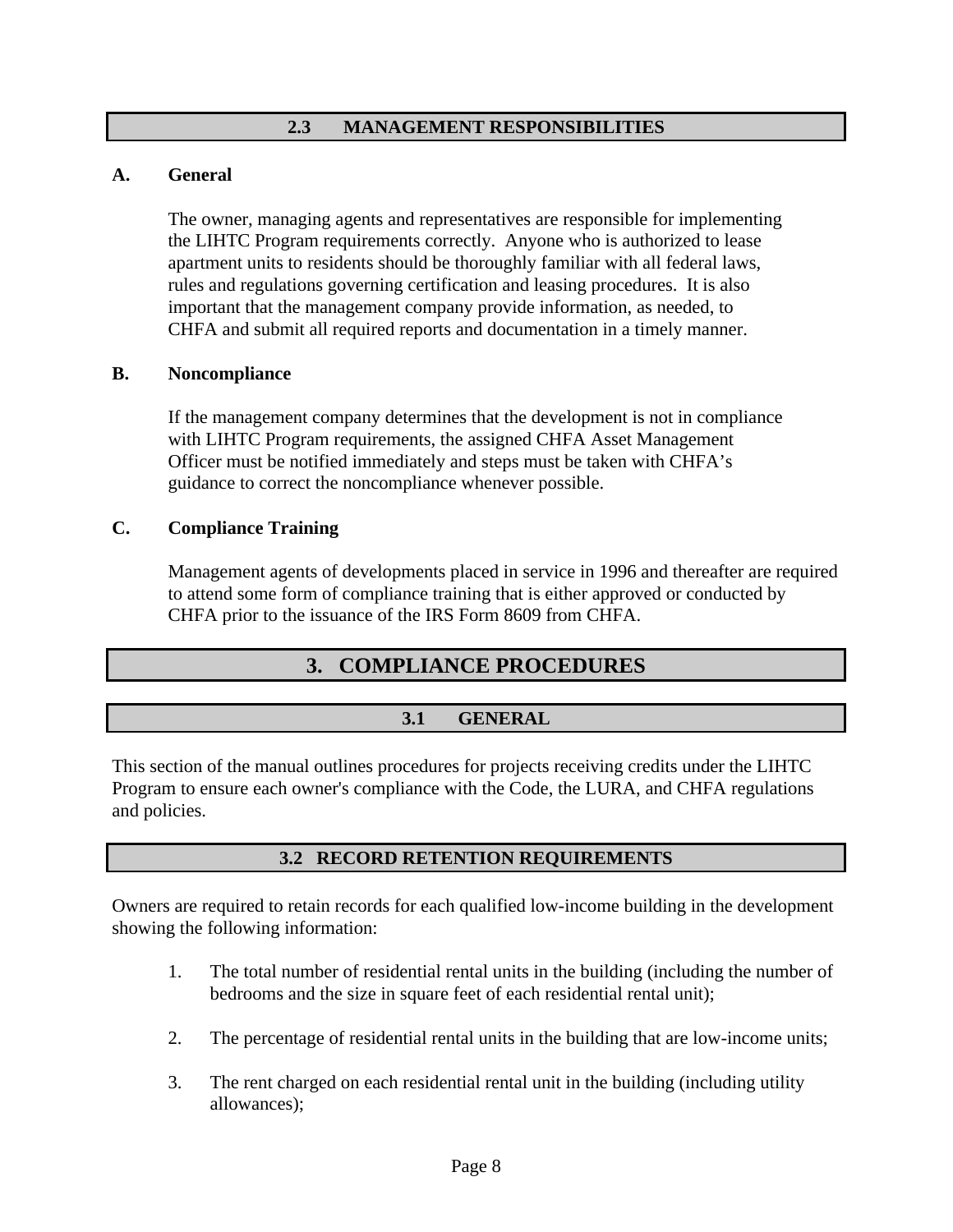- 4. The amount of the utility allowance for each unit and supporting documentation;
- 5. The number of occupants in each low-income unit;
- 6. The low-income unit vacancies in the building and information that shows when and to whom, the next available units were rented;
- 7. The annual income certification of each low-income resident;
- 8. Documentation to support each low-income resident's income certification;
- 9. The eligible basis and qualified basis of the building at the end of the first year of the credit period; and
- 10. The character and use of the nonresidential portion of the building included in the building's eligible basis under Section 42(d) of the Code (e.g., resident facilities that are available on a comparable basis to all residents and for which no separate fee is charged for use of the facilities, or facilities reasonably required by the development).

Owners are required to retain all records for each building for a minimum of six years after the due date (with extensions) for filing the federal income tax return for that year. The records for the first year of the credit period (see glossary) must be retained for a minimum of six years after the due date (with extensions) for filing the federal income tax return for the last year of the compliance period of the building.

# **3.3 REQUIRED SUBMISSIONS**

Owners or Agents must submit certain documents and fees (if applicable) throughout the compliance and extended use periods. There are different submission requirements for 100% low-income developments and mixed income developments (developments with both lowincome and market units). The requirements are as follows:

### **100% Low-Income Developments**

### **1. Submit for first year of credit period only:**

- Copies of IRS Form 8609 and Schedule A for each building that were completed, signed and filed with the IRS by the owner
- **2. Submit monthly (15th of each month) for first year after \*placement in service:**
	- Occupancy Report covering the previous month (Exhibit G-1, Short Form)
- **3. Submit annually on anniversary of \*placement in service:**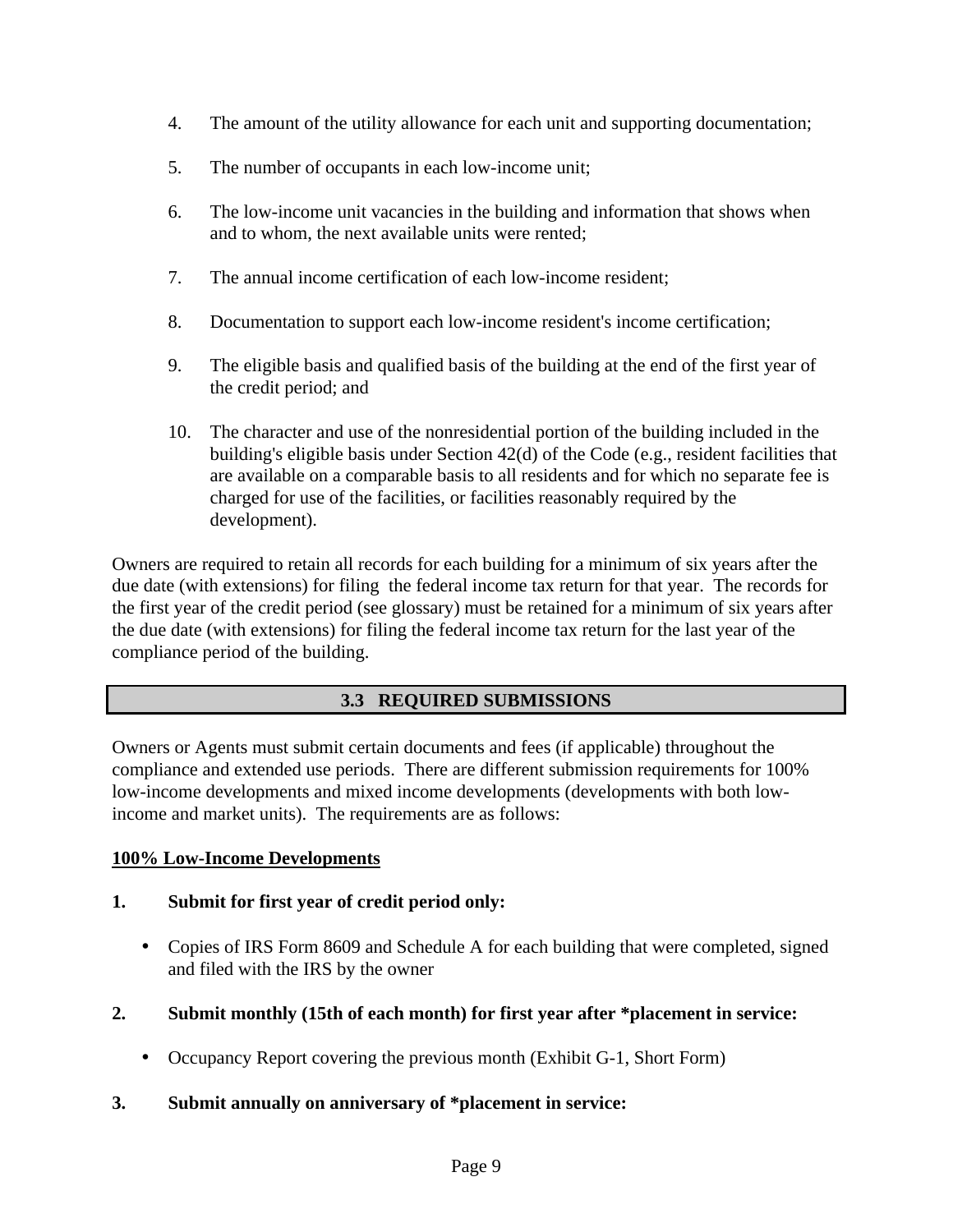- Occupancy and Demographics Report covering the last month of the reporting period (Exhibit G-1, Long Form)
- Certificate of Continuing Program Compliance covering the last 12 months of the reporting period (Exhibit F)
- Annual Monitoring Fees (pre-1995 developments only, see Section 3.15, CHFA Monitoring Fee)

### **Mixed Income Developments**

### **1. Submit for first year of credit period only:**

• Copies of IRS Form 8609 and Schedule A for each building that were completed, signed and filed with the IRS by the owner

### **2. Submit monthly (15th of each month for the previous month):**

• Mixed Income Occupancy Report (Exhibit G-2, Short Form)

### **3. Submit annually on anniversary of \*placement in service:**

- Mixed Income Occupancy and Demographics Report covering last month of reporting period (Exhibit G-2, Long Form)
- Certificate of Continuing Program Compliance covering last year of reporting period (Exhibit F)
- Annual Monitoring Fees (pre-1995 developments only, see Section 3.15, CHFA Monitoring Fee)

\* Note: If the development has more than one placement in service date, use the last date.

# **3.4 LIHTC ELIGIBILITY FORMS**

One or more of the following forms, (or similar forms acceptable to CHFA) must be used in determining eligibility prior to move-in and at each annual recertification for low-income residents and in meeting part of the record retention requirements in Section 3.2:

- 1. Certification of Resident Eligibility (Exhibit A)
- 2. Income Verifications (Exhibits B, C, D, I, & J)
- 3. Resident Statement of Assets (Exhibit E)
- 4. Asset Verifications (Exhibit E-1) if total value of all assets is greater than \$5,000
- 5. Public Housing Authority Statement (Exhibit K) and Public Housing Authority Statement, Release For Information (Exhibit K-1) for residents who receive Section 8 housing assistance payments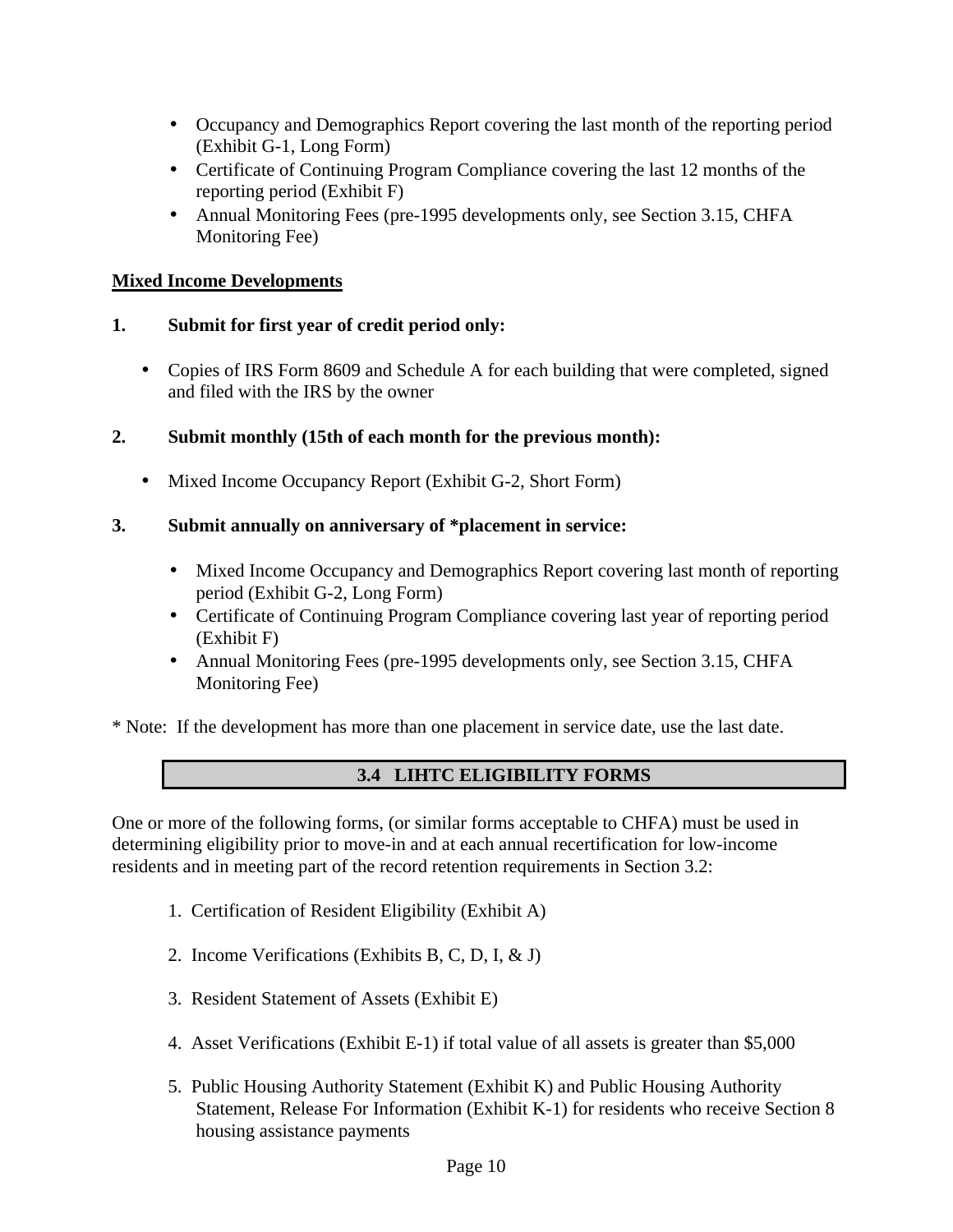6. LIHTC Lease Addendum (Exhibit M). The provisions of this addendum may be incorporated in the lease in lieu of the execution of an addendum to the lease.

## **3.5 CERTIFICATION OF RESIDENTS**

Applicants for low-income units should be advised early in their initial visit to the development that there are income limits which apply to these units. Management should explain to the applicants that the anticipated income of all persons expecting to occupy the low-income unit must be verified by third party and certified using the CRE prior to occupancy.

After move-in, anticipated incomes must be re-verified and a new CRE must be completed at least every 12 months for residents of all low-income units.

\*Please note that for HUD Section 8 developments and Section 515, Rural Development (formerly Farmers Home) developments, the HUD and the Section 515 annual certification/recertification forms may be used instead of the CRE to satisfy this requirement.

**Important! No applicant may be denied housing at an LIHTC development solely for the reason that said applicant is the holder of a Section 8 certificate or voucher.**

### **A. Effective Term of Income Verification**

Written verifications of income and assets are valid for ninety (90) days from the date the source provides the information. After ninety (90) days, the information may be verbally updated from the source for an additional thirty (30) days. After this time a new written verification must be obtained.

### **B. Acceptable Forms of Verification**

All attempts at obtaining verification should be documented (i.e., copies of third party verification letters sent to the source). Acceptable forms of verification for specific types of income situations include:

### **1. Employment Income**

The Income Verification form (Exhibit B) completed by the employer.

# **2. Self-Employment Income**

The Income Verification form (Exhibit C) completed by the individual submitted along with the prior year's income tax return.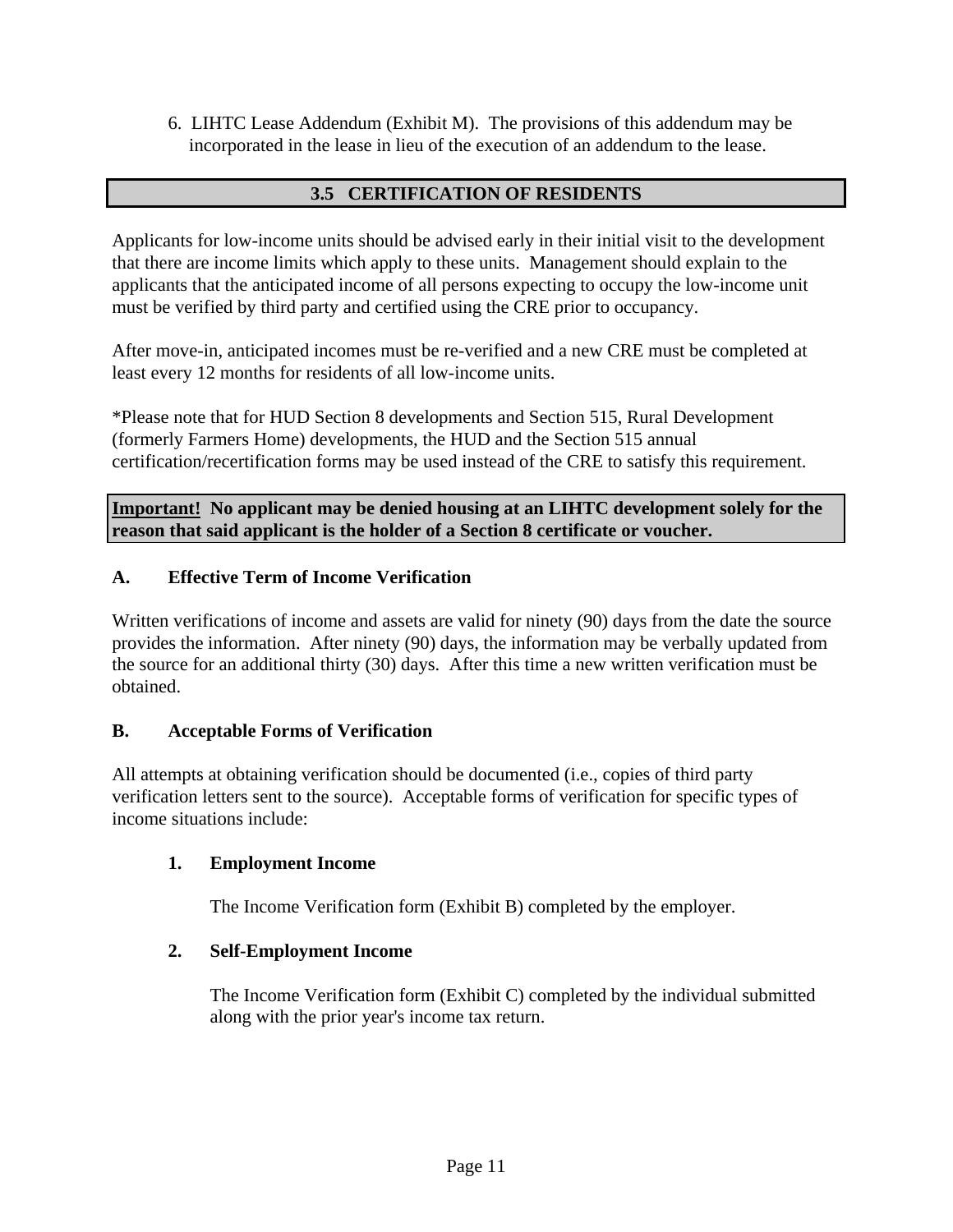### **3. Social Security, Pensions, Supplemental Security Income (SSI), Disability Income**

a. A Benefit Verification form (Exhibit I) completed by the agency providing the benefits

or,

b. An award or benefit notification letter prepared and signed by the authorizing agency. Note: Since checks or bank deposit slips show only net amount remaining after deducting SSI, Medicare, or state health insurance, they should not be used. Any withholdings must be verified and included in annual income.

### **4. Public Housing Authority**

If a resident is receiving a housing assistance payment under Section 8, the verification requirements may be fulfilled by obtaining a Public Housing Authority Statement (Exhibit K) from the public housing authority. Exhibit K-1 is a release of information that must be signed by the resident prior to the initial certification and is effective throughout the resident's occupancy at the development.

### **5. Unemployment Compensation**

- a. A verification form completed by the unemployment compensation agency; or,
- b. Records from the unemployment office stating payment dates and amounts.

### **6. Alimony or Child Support Payments**

- a. A copy of a separation or settlement agreement or a divorce decree stating the amount and type of support and payment schedule; or,
- b. A notarized letter from the person paying support; or,
- c. As a last resort, a notarized statement or affidavit from the receiver of the support stating the frequency and value of the support and copies of checks.

### **7. Recurring Contributions and Gifts**

- a. Notarized statement or affidavit signed by the person providing the gift stating the frequency and value of the gift; or,
- b. A verification letter from a bank, attorney or a trustee administering the gift; or,
- c. As a last resort, a notarized statement from the receiver of the gift stating the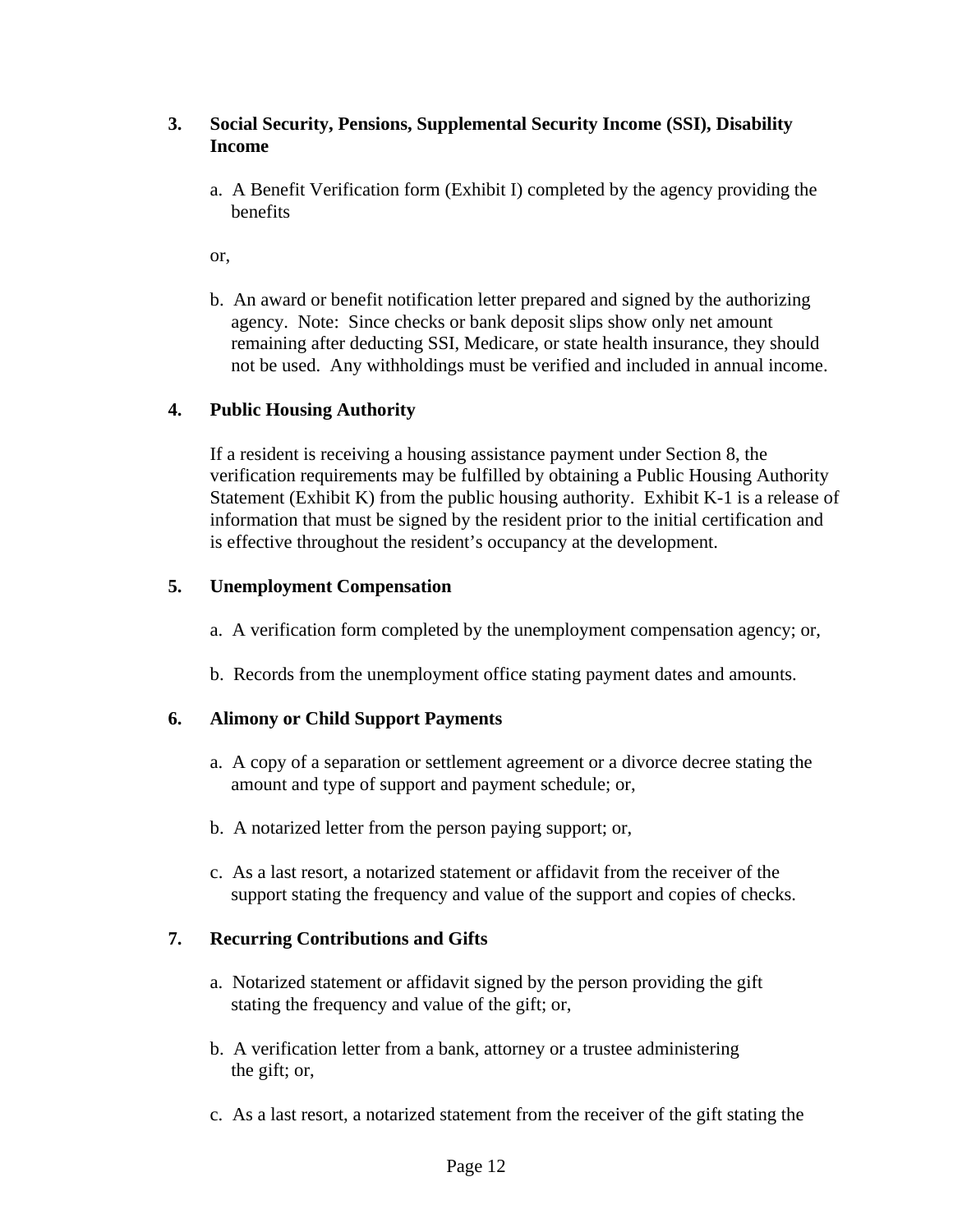frequency and value of the gift and copies of checks.

## **8. Unemployed Individuals**

- a. The income of unemployed residents and applicants with regular income from any source, such as Social Security, pension, recurring gifts, etc., must be verified as covered previously.
- b. If a resident is currently unemployed and claiming no income or intends to live off assets only, evidence of anticipated income for the certification year should be determined using the Unemployed Resident Affidavit (Exhibit D), obtaining a signed copy of the previous year's tax return and verifying and certifying assets as described in paragraph C, Verifying and Certifying Assets.

### **9. Pay Stubs**

If formal written third party verification is unobtainable, pay stubs may be used. Pay stubs that cover a minimum of three pay periods must be collected and averaged to calculate an annual amount.

### **10. Verbal Verification**

Verbal verification should only be used to update a written verification after 90 days. Verbal verifications are valid for 30 days and should be documented in the resident file.

### **11. Assets**

The Asset Verification Form (Exhibit E-1)

# **C. Verifying and Certifying Assets**

All assets and income from assets must be reported on the Resident Statement of Assets form (Exhibit E). Applicants and residents who claim to have no assets must also complete this form.

Household assets totaling more than \$5,000 must be verified by third party using the Asset Verification Form (Exhibit E-1) or other acceptable form.

### **D. Annual Income**

The LIHTC Program uses the Section 8 Program guidelines (HUD Handbook 4350.3) for income and asset determinations. A copy of the sections from Handbook 4350.3, that should be used in determining income and assets is located in the back of this manual.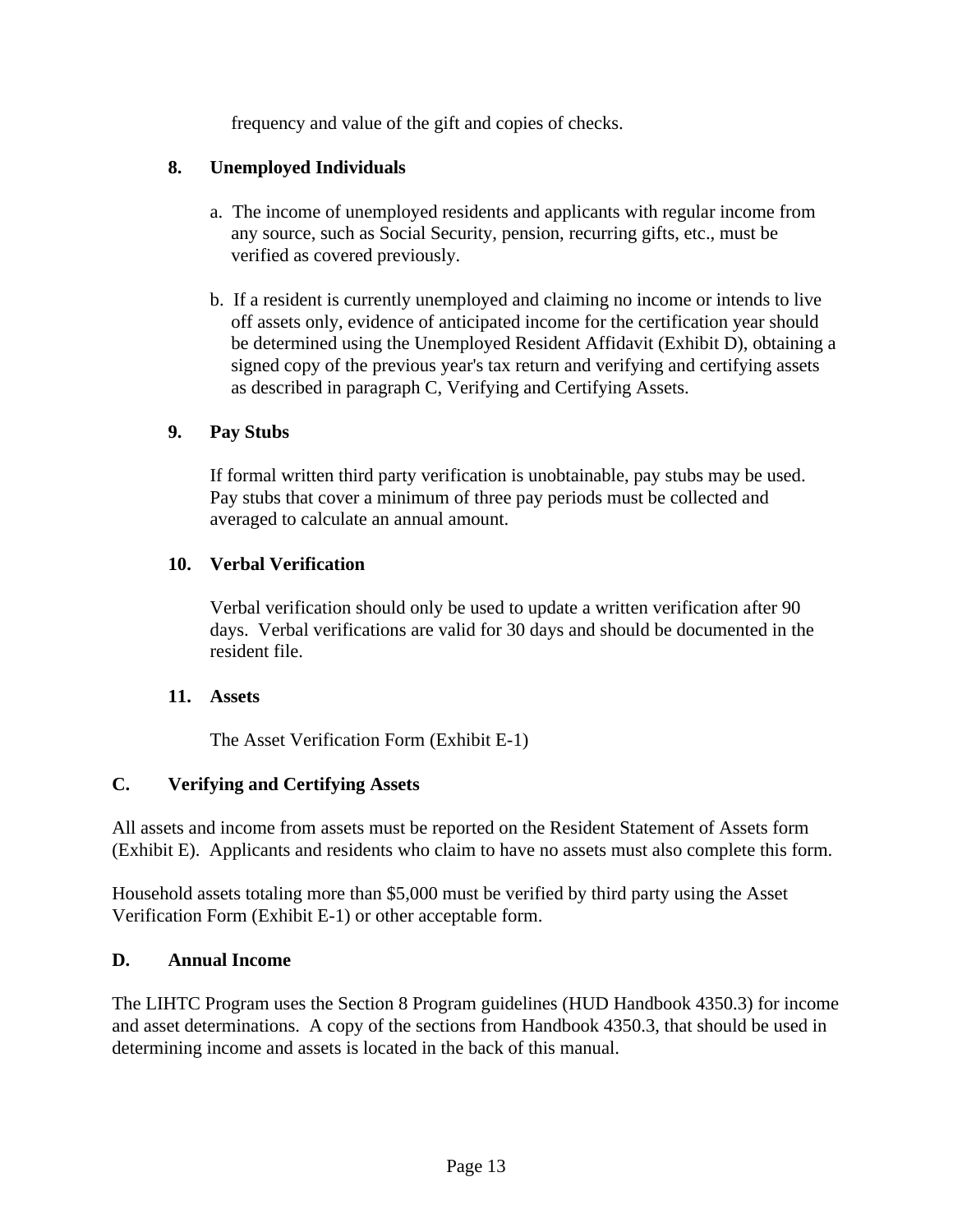### **E**. **Completion Of The Certification Of Resident Eligibility (CRE, Exhibit A)**

After all of the income and asset information has been obtained, verified and computed, management personnel must prepare a CRE. The form is a document which, when fully executed, certifies that the applicant is eligible to live in a low-income unit in the development. The CRE (or for Section 8 or Section 515 developments, the certification forms used for those programs), must be executed along with the lease prior to move-in and at each annual recertification. The following guidelines apply:

- 1. Management should instruct the prospective low-income resident to sign the CRE exactly as the name appears on the form.
- 2. All occupants of a low-income unit must be certified and on the lease with one exception. A live-in attendant (who is not the spouse or a minor child) is not considered a household member and therefore not required to be certified or on the lease.
- 3. In the event the resident in a low-income unit later wishes to have an additional person move into the unit, the following steps must be taken:
	- a. A new CRE must be completed adding the prospective resident.
	- b. The prospective resident must provide verification of income and assets information as required of the original residents;
	- c. A determination must be made as to whether the Available Unit Rule (see Section 3.13, Available Unit Rule) must be implemented by adding an additional occupant.
- 4. In the event that a roommate or household member vacates the unit or a new household member moves in, the unit will remain a qualified unit as long as an original qualified household member remains in the unit and the Full Time Student Rule (Section 3.10, Full Time Student Exceptions) and the Available Unit Rule (Section 3.13, Available Unit Rule) are not violated. The resident file should be documented when any household member vacates or moves in the unit.
- 5. Should existing resident(s) wish to transfer to a new low-income unit, the transfer provision of the Available Unit Rule should be applied (see Section 3.13, paragraph 4, Available Unit Rule)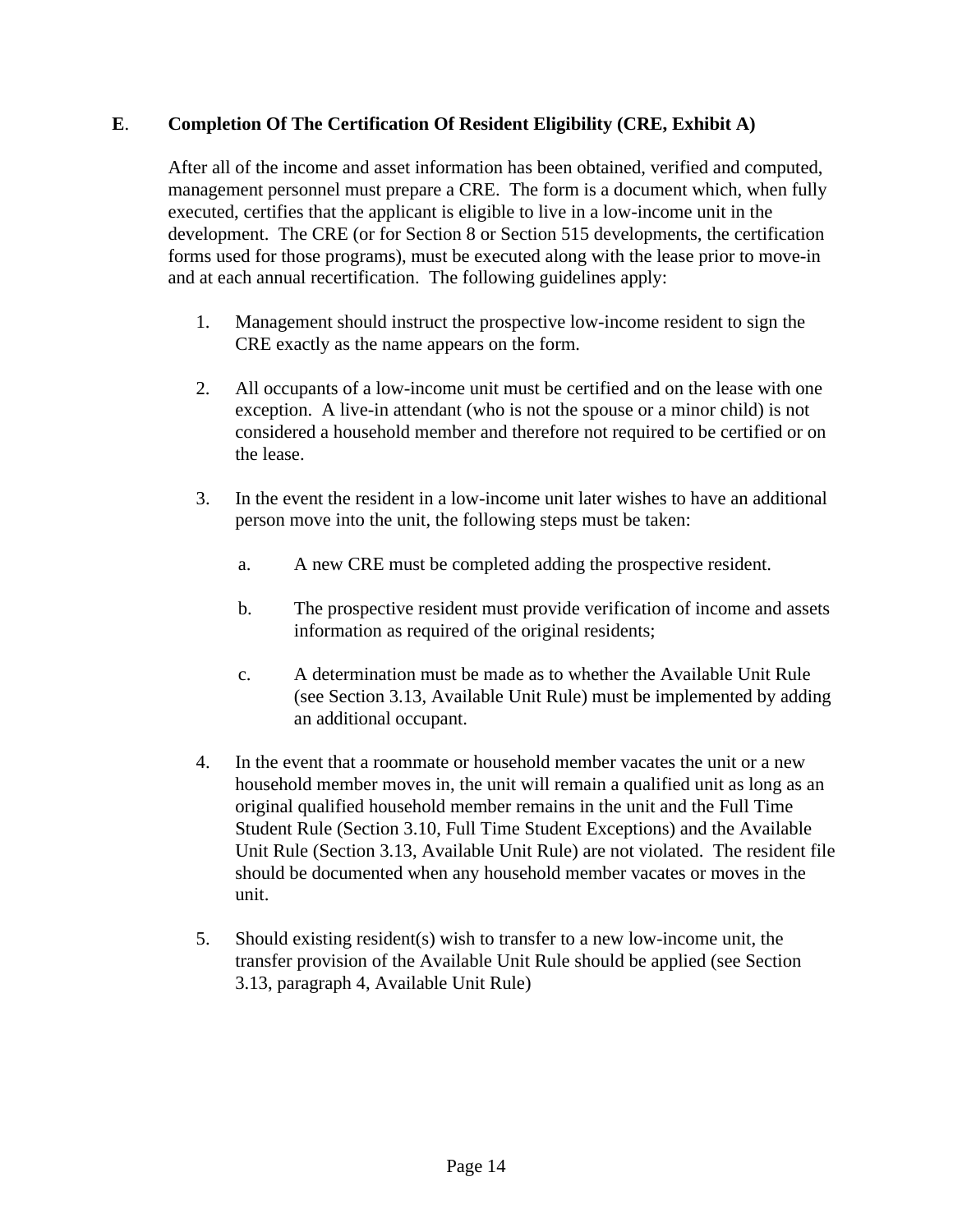## **F. Certifying Existing Residents of Acquisition and Rehabilitated Buildings**

If an owner has acquired and/or rehabilitated an existing building occupied by residents who moved in prior to the acquisition or rehabilitation (rehab) date, existing residents must be certified as follows:

- 1. If the building is habitable at the time of acquisition: Certify and verify income of existing residents as of the acquisition placed in service date (date owner acquired the building) indicated on the IRS Form, 8609.
- 2. If the building is not habitable at the time of acquisition: Certify and verify income of existing residents as of the rehab placed in service date (date the rehab was complete) indicated on the IRS Form, 8609.

### **G. Special Waiver of Annual Recertification for 100% Low-Income Developments**

Revenue Ruling 94-64 allows owners of 100% low-income developments to request a waiver of the annual income recertification requirement. However, due to the new Available Unit Rule (see Section 3.13), compliance problems may arise for 100% developments that do not recertify each year. It is also necessary to determine each year if any units are occupied by full time students that do not qualify under the Full Time Student Rule (Section 3.10, Full Time Student Exceptions). Therefore, CHFA will not process any requests for waivers of this requirement.

### **3.6 RENT RESTRICTION**

Units set aside as low-income units must be rent restricted as required by Section  $42(g)(2)$  of the Code. A unit is rent restricted if the "gross rent" does not exceed 30% of the applicable income limitation. CHFA will release Income and Rent Tables on an annual basis after receiving current median incomes from HUD.

### **A. Income and Rent Tables**

Please note that there are two Income and Rent Tables: one for projects that received allocations prior to 1990 (pre-90 developments) and one for projects that received allocations after 1989 (post-89 developments). For pre-90 developments, the rents are determined by the number of people. For post-89 developments, the rents are determined by the number of bedrooms.

From January 1, 1994, through February 4, 1994, owners of pre-90 developments were allowed, per Revenue Ruling 94-9 to make a one-time election to determine rents based on the new bedroom method. This election, once made, was irrevocable, had to be filed with CHFA by February 4, 1994, and applied to residents who moved in after the election date.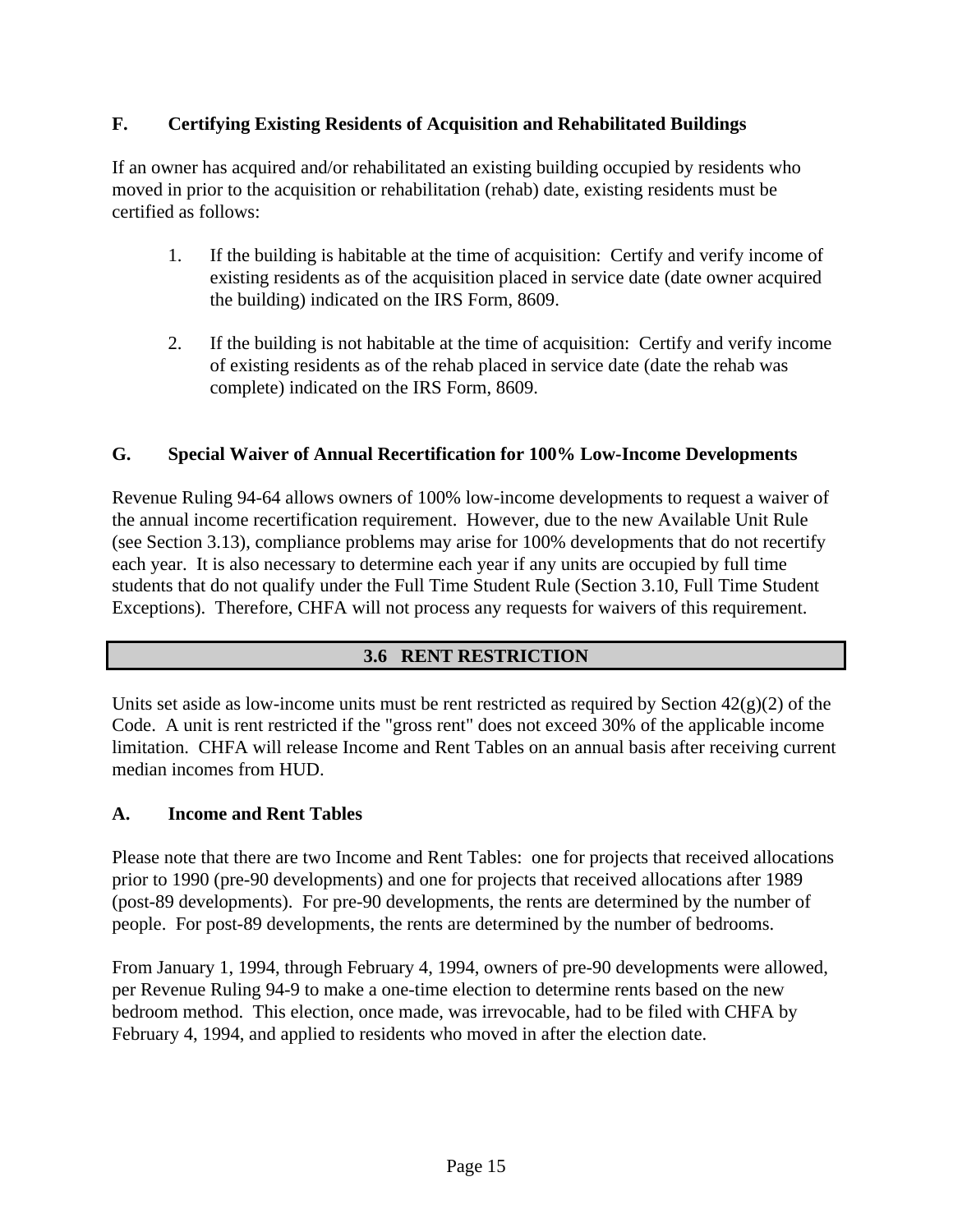### **B. Gross Rent Defined**

The Code defines "gross rent" as the unit rent plus any utility allowance determined by the Secretary to cover any utilities a resident is required to pay other than telephone (see the following Utility Allowance section). Gross rent does not include any rental assistance payments under Section 8 of the United States Housing Act of 1937 or any comparable rental assistance program, or any fees for supportive services (any service provided under a planned program of services designed to enable residents of a residential rental property to remain independent) which are paid to the owner of the unit by any governmental program of assistance. The gross rent for developments receiving rental assistance under Section 515 does not include any rental payment to the owner of a unit to the extent such owner pays an equivalent to Rural Development under Section 515 of the Housing Act of 1949. The gross rent cannot exceed the applicable maximum rent as listed on the current applicable Income and Rent Table that is based on HUD-published income limits and provided by CHFA.

### **C. Additional Fees**

Fees for facilities or services may be charged to residents in addition to gross rent only if:

- 1. The cost of the facilities are not included in eligible basis (see Eligible Basis in glossary);
- 2. The facilities or services are truly optional;
- 3. A reasonable alternative is provided.

For example if an owner offers washers and dryers in the apartments for an additional fee, the cost of the washers and dryers must not be included in eligible basis and an alternative such as laundry facilities at the building must be provided to the residents.

### **\*Note: Monthly fees in addition to gross rent for pets or for month-to-month leases are not allowed.**

# **3.7 UTILITY ALLOWANCE**

As stated in the previous section, the gross rent includes any utilities other than telephone that a resident is required to pay. If any utilities are paid directly by the resident, the Code requires inclusion in gross rent of a utility allowance determined by the Secretary, after taking into account such determinations under Section 8 of the United States Housing Act of 1937. In other words, the sum of resident paid rent and resident paid utilities must not exceed the applicable maximum rent. The type of utility allowance to be used depends upon the type of building.

- A. HUD Assisted Buildings: If a development receives assistance from HUD, the utility allowance used must be the HUD-approved utility allowance.
- B. Section 515 Assisted Buildings: If a development receives assistance from Section 515, the utility allowance used must be the Rural Development utility allowance.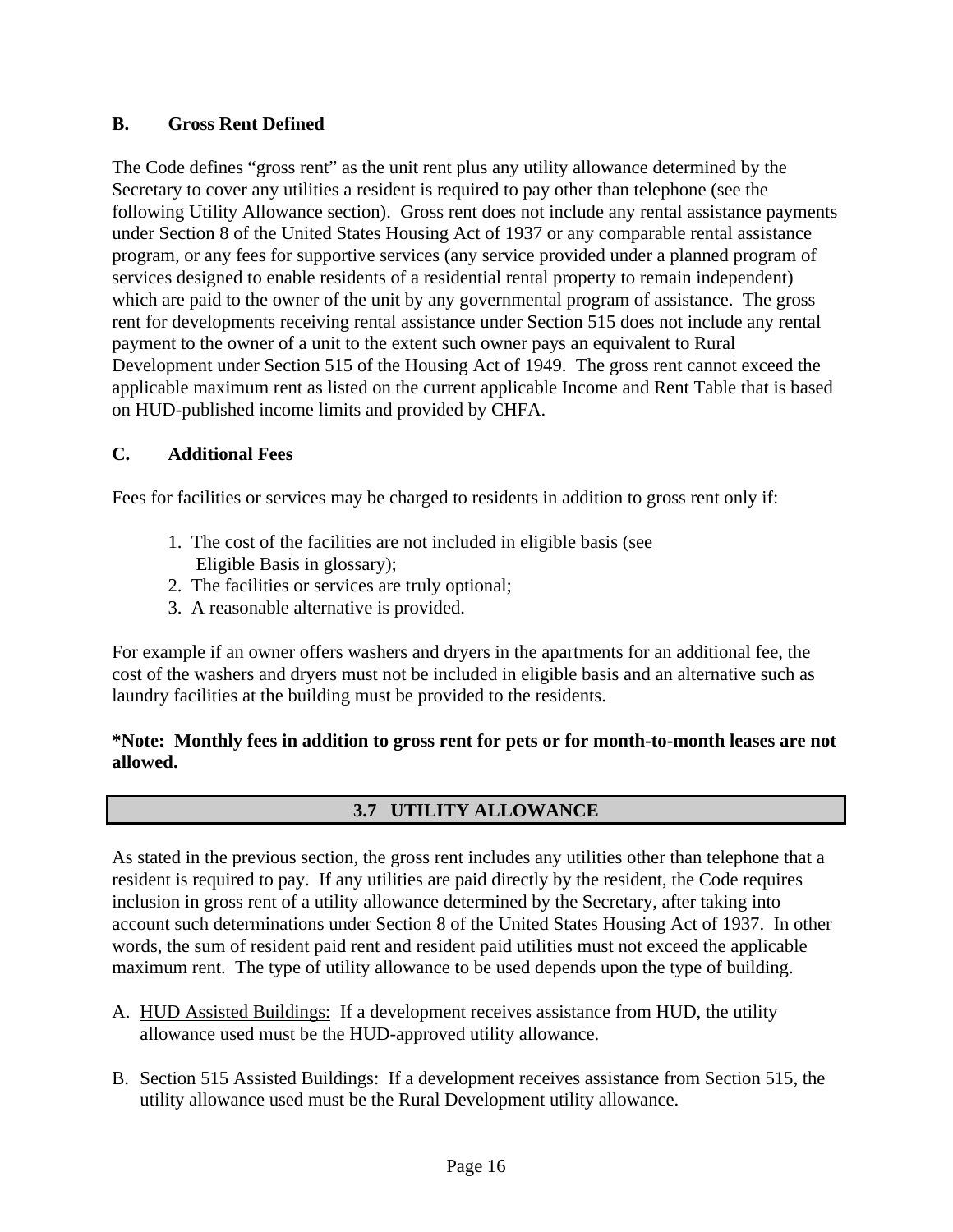- C. HUD and Section 515 Assisted Buildings: If a development receives assistance from both HUD and Section 515, the Rural Development utility allowance must be used.
- D. Other Buildings: For all other buildings, the local applicable Public Housing Authority (PHA) utility allowance must be used unless information from the local utility company is obtained. If both the PHA utility allowance and utility information from the utility company are obtained, use the higher amount.

If information from the local utility company is used to calculate the utility allowance, this information must be collected each year. The information must include average utility usage and cost for each unit type, so that a utility allowance can be determined. This information should be collected from the local utility company for any utilities the residents pay for the preceding twelve (12) month period. If the development has one to fifty (1-50) units total, information must be collected for each unit in the development. If the development has over fifty units total, information must be collected for a minimum of fifty percent (50%) of each unit type. The utility costs per year should be averaged for each unit type and divided by twelve (12) to ascertain a monthly utility allowance.

The utility allowances must be updated annually or whenever changes are made by the source (PHA, HUD, Rural Development or the utility company). Written documentation should be obtained from the source each year of the compliance and extended use periods indicating whether or not there has been a change in utility allowance or rates. This documentation must be kept on file for inspection and maintained in accordance with the Record Retention Requirements of the Code. See Section 3.2, Record Retention Requirements, for additional information.

# **3.8 RESIDENT MANAGER'S UNIT Revenue Ruling 92-61**

A unit occupied by a Resident Manager is not required to be treated as a low-income unit if the resident manager is a full time manager for the development in which he/she is living. In other words, a resident manager living and working full time at the development does not need to be income eligible and the unit does not need to be rent restricted even if the development is 100% low-income. In this case the Resident Manager's unit would be excluded from the applicable fraction (see 3.12, Applicable Fraction). This rule applies only to developments that placed in service or received an allocation of credits on September 9, 1992, or thereafter. For all developments that placed in service or received allocations prior to September 9, 1992, this ruling will not apply unless the owner files or has filed a tax return that is consistent with this ruling.

### **3.9 OWNER-OCCUPIED BUILDINGS IRC, Sec. 42(i)(3)(C) and (E)**

If a building of four or fewer units is occupied by any individual who owns the building or any person related to an owner of the building, all of the units in the building will be ineligible for the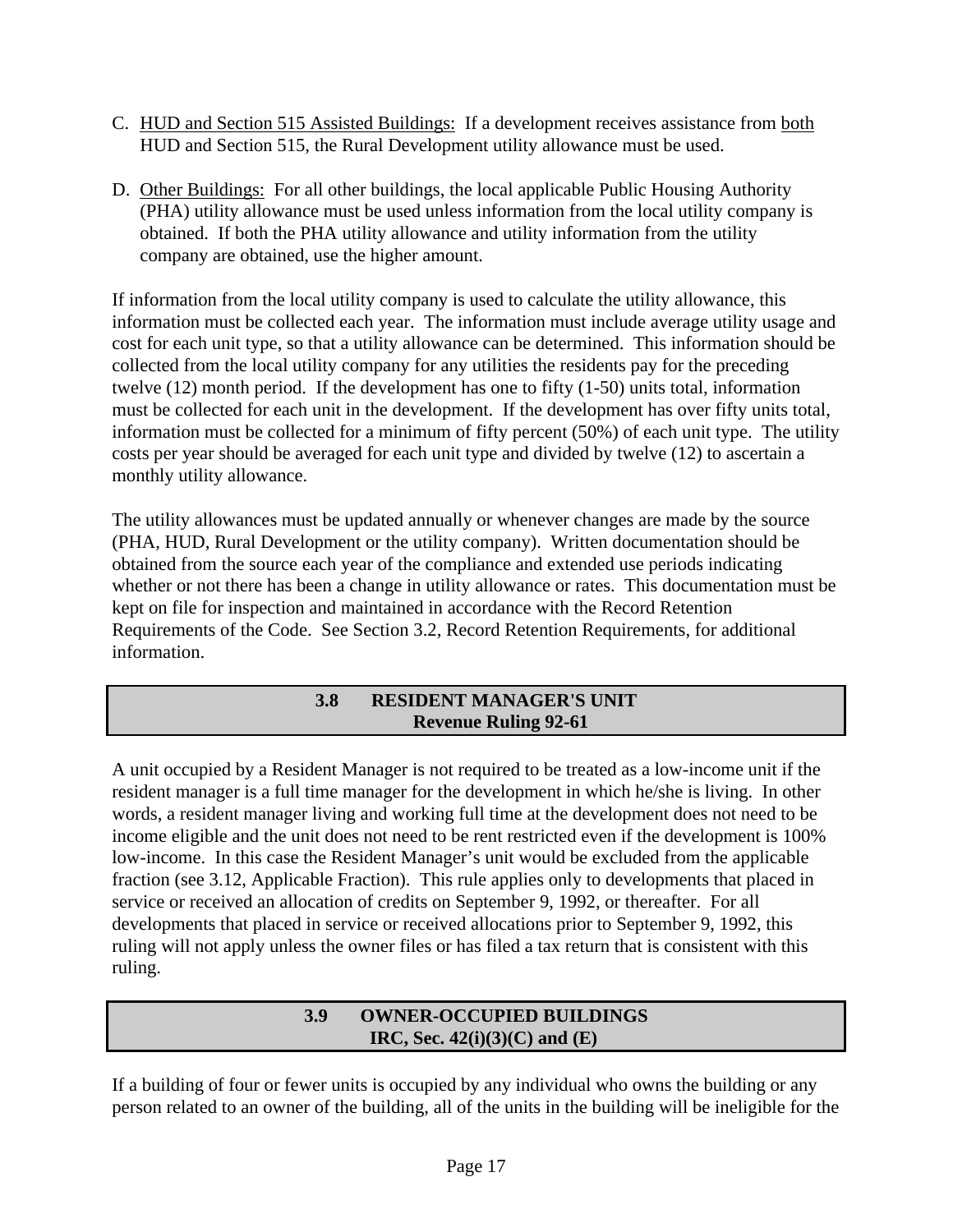tax credits. However, owner-occupied buildings are eligible for credits if the building is an acquisition or rehab at the time of allocation and the acquisition or rehab follows a development plan sponsored by a qualified nonprofit organization (as described in Section 42(h)(5)(c) of the Code) or by a state or local government.

## **3.10 FULL TIME STUDENT EXCEPTIONS IRC, Sec. 42(i)(3)(D)**

Residents who are full time students may disqualify a unit for tax credits. A unit entirely occupied by full time students will qualify only if one or more of the following criteria are met:

- A. The students receive assistance under Title IV of the Social Security Act (Temporary Assistance to Needy Families or TANF, formerly AFDC);
- B. The students are enrolled in a job training program receiving assistance under the Job Training Partnership Act or under other similar Federal, State, or local laws;
- C. The students are single parents with child(ren) and such parents and the child(ren) are not dependents of another individual.
- D. The students are married and file a joint tax return.

If all of the occupants of a unit are full-time students and their status does not fall within one of the above exceptions, the household may be eligible to live on the property, if the property is not 100% low-income, but the unit may not be treated as a low-income unit. Remember, this rule only applies to units occupied entirely by full time students. The status of a unit occupied by a household that originally qualified at move-in will change to non-qualifying (and thus will not be eligible for tax credits) if all members of the household become full time students who do not qualify under any of the full time student exceptions.

# **3.11 NONTRANSIENT OCCUPANCY IRC, Sec. 42(i)(3)(B)(i) and (iii)**

A unit will not be considered a qualifying unit if it is occupied on a transient basis. Occupancy on a transient basis is generally defined as having an initial lease of less than six months. Therefore, all initial resident leases must be for a term of at least six months. Thereafter, the lease term can be month-to-month. There are two exceptions to this rule which apply to Single Room Occupancy (SRO) developments and housing for the homeless, (within the meaning of Section 103 of the Stewart B. McKinney Homeless Assistance Act). In these two cases initial lease terms may be month-to-month.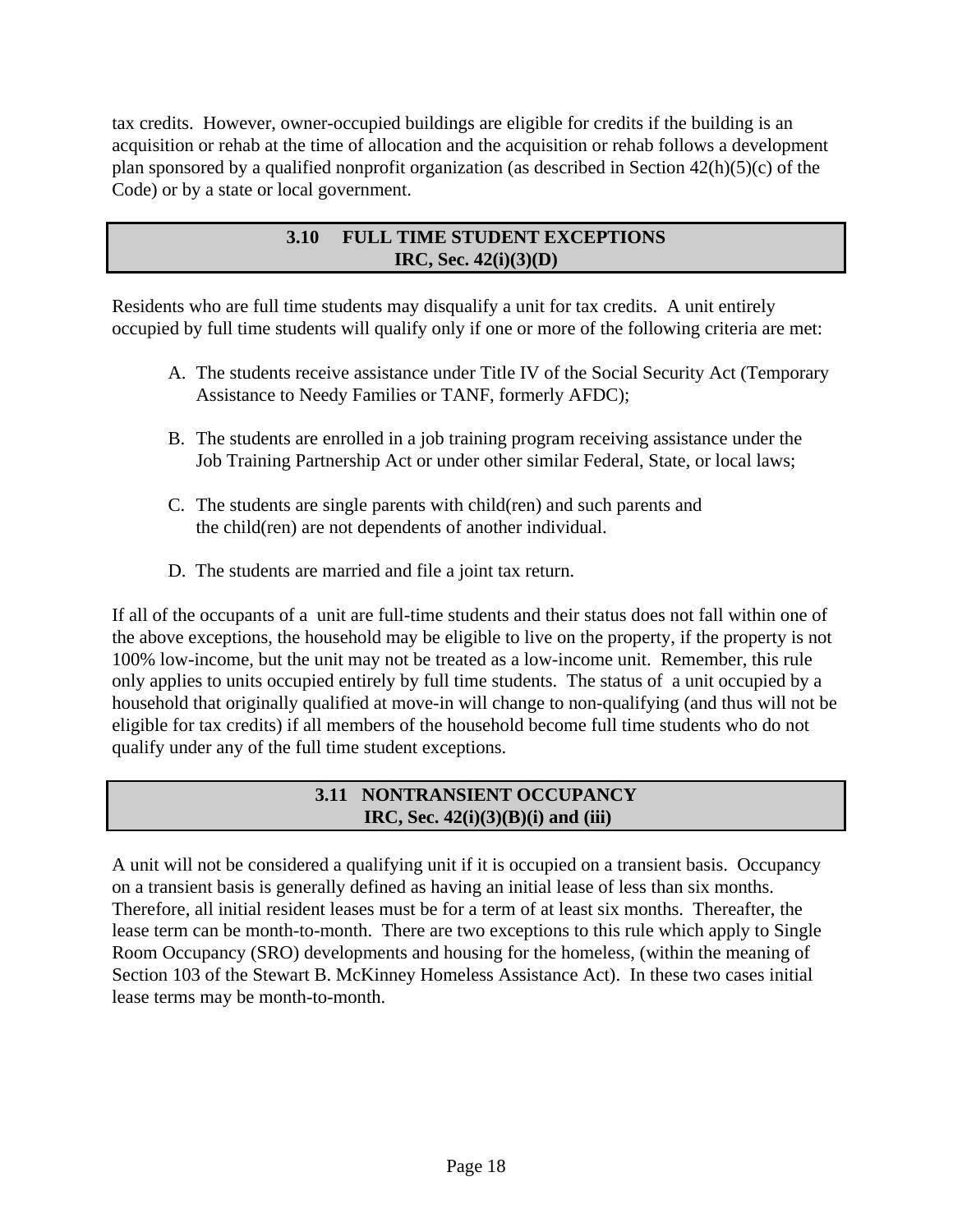### **3.12 APPLICABLE FRACTION IRC, Sec. 42(c)(B), (C) and (D)**

Developments that have both market rate units and low-income units (mixed income developments) create a special set of challenges for managers. It is particularly important that managers as well as owners understand the concept of the applicable fraction which is used to calculate the amount of tax credits an owner can receive each year.

The applicable fraction is the lesser of:

The unit fraction (percentage of low-income units)

or

The floor space fraction (percentage of low-income square footage).

The applicable fraction is calculated for each building. An owner agrees to maintain a certain applicable fraction for each building prior to the allocation of credits. If the fraction becomes lower for any reason, this could result in a loss of tax credits. **Therefore, it is extremely important that owners share applicable fraction information (i.e., copies of Form C for each building from the Final Allocation Application) with managers and work closely with managers to monitor the fraction.** The occupancy report (Exhibits G, G-1 and G-2) has been revised to help managers easily calculate the fraction. Exhibit G provides instructions for completing the reports. Copies of completed reports should be sent to the owners at least annually for the month of December so they can properly report the fraction to the IRS when claiming tax credits. If a development is 100% set aside, the fraction does not need to be calculated as it would remain at 1 or 100% so long as all units in the building qualify as lowincome units.

### **3.13 AVAILABLE UNIT RULE 26 CFR Part 1, Federal Register Vol. 62, No. 187, Friday, September 26, 1997, Page 50503**

The Available Unit Rule amends the regulations under Section  $42(g)(2)(D)$  of the Code. It applies to all leases entered into or renewed on and after September 26, 1997. This new rule covers five major issues which are discussed below.

### **1. General Rule**

A low-income unit occupied by a household whose income increases up to 140% of the applicable income limitation (or 170% of the applicable income limitation for deep rent skewed projects) continues to be treated as a low-income unit if the household income initially met the applicable income limitation, and the unit continues to be rent restricted.

Any units occupied by a household whose income increases beyond 140% of the applicable income limitation (or 170% for deep rent skewed projects) are considered "over-income units"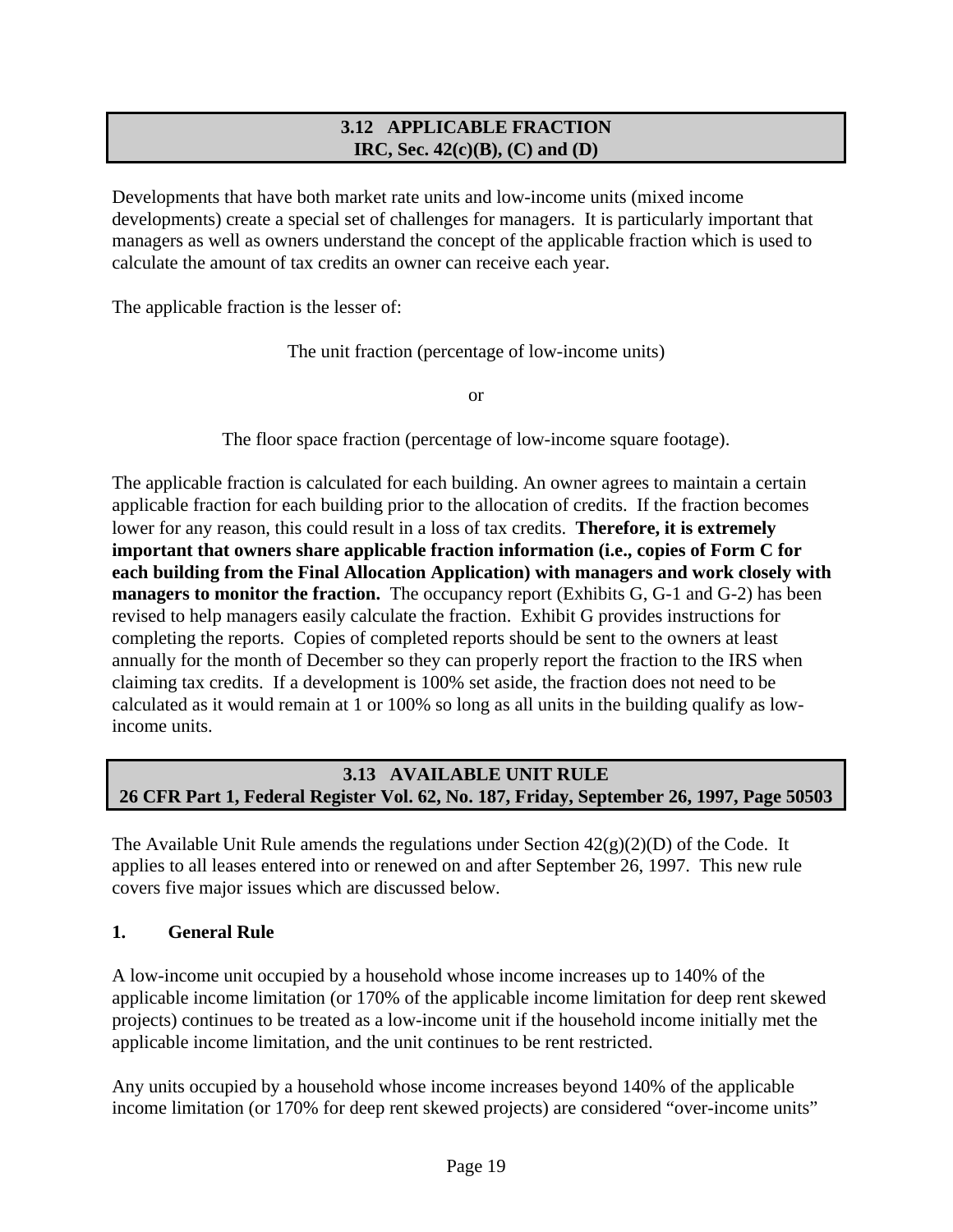and cease to be treated as low-income units if any other comparable unit that is available or subsequently becomes available within the **\***building is rented to a non-qualifying household. All available units must be rented to qualifying households until the original applicable fraction of the building (not including the over-income units) is restored. Once the original applicable fraction of the building has been restored, the over-income units may remain rent restricted or may become market units if the building is a mixed income building.

# **2. Comparable Unit Defined**

The Rule defines a "comparable unit" as a unit that is comparably sized or smaller than an overincome unit (or, for deep rent skewed projects, any low-income unit). The Rule further states that a comparable unit must be measured by the same method (unit fraction or floor space fraction, see Glossary) the taxpayer (owner) used to determine qualified basis for the credit year in which the comparable unit became available. However, since qualified basis is determined at the end of the year, it would be impossible in most cases to measure a comparable unit that becomes available prior to the end of the year in accordance with this Rule. A more reasonable interpretation may be to measure a comparable unit by the method used to determine qualified basis in the prior credit year. CHFA recommends that owners and managers seek the advice of a tax attorney or accountant to interpret this portion of the Rule.

# **3. Available Unit Defined**

A comparable unit is not deemed to be available for purposes of the Rule if it is subject to a preliminary reservation (preleased) that is binding on the owner under local law prior to the date a lease is signed or the unit is occupied. This is important to understand if you are preleasing units as market (unrestricted) units. Such units are still considered "available" and must be rented to low-income households to satisfy the Available Unit Rule unless there is a previous binding contract that compels the owner to reserve the unit for an applicant.

# **4. Transfers**

When a current household transfers to another unit within the same building, the newly occupied unit adopts the status of the vacated unit. In other words, the household simply transfers and is not required to be certified as a new move-in. Thus, if a current household, whose income exceeds the applicable income limitation, moves to a vacant unit in the same building, the newly occupied unit is treated as an over-income unit. Remember, this rule only applies to transfers within the same building. Transfers from one building to another must be treated as new moveins.

# **5. Result of Noncompliance with the Available Unit Rule**

If any comparable unit that is available or that subsequently becomes available is rented to a nonqualified household before the original fraction is restored, all over-income units for which the available unit was a comparable unit within the same building lose their status as low-income units and are therefore out of compliance.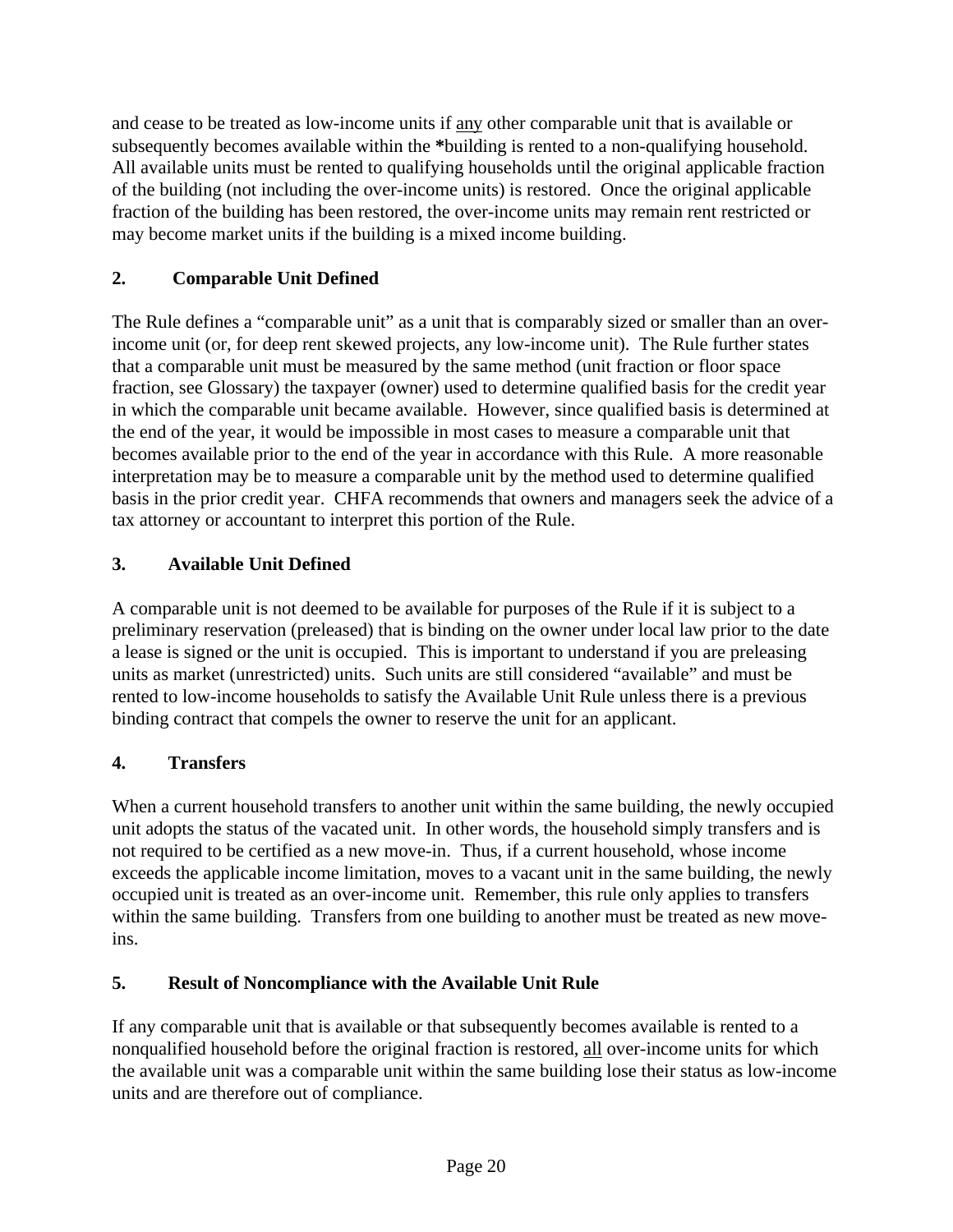### **\*The Available Unit Rule is applied on a building by building basis, not by project.**

## **3.14 BUILDING DISPOSITION (CHANGES IN OWNERSHIP) IRC, Section 42(j)(6) and Revenue Ruling 90-60**

If an owner, who plans to dispose of (sell) a building or an interest in the building, wishes to avoid loss or recapture of tax credits, the current owner (seller) must post a disposition bond satisfactory to the IRS and for a period required by the IRS and the building must be reasonably expected to continue to be operated as a qualified low-income building for the remaining compliance period. An IRS Form 8693, Low-Income Housing Credit Disposition Bond, must be filed with the IRS. A copy of this form, along with the instructions for filing and posting a bond, is located in the forms section in the back of this manual. Owners who are considering disposing of their buildings or an interest in the buildings should consult a tax accountant regarding this requirement.

Although a building disposition is not necessarily a noncompliance event, State Agencies are required to issue an 8823, Report of Noncompliance for all building dispositions to advise the IRS of a change in ownership. Owners must advise CHFA in writing of a building disposition and provide CHFA with a copy of the sales contract and the name, tax identification number, address and phone number of the new owner within 2 weeks of the sale.

# **3.15 CHFA MONITORING FEE**

In order to offset the cost of monitoring the developments during the compliance and extended use periods, CHFA has determined that a fee will be charged to each of the developments. This fee will be reviewed on an annual basis to reassess both its reasonableness and its ability to cover CHFA's costs of monitoring. Hence, this fee is subject to change as there are changes in costs.

For all developments that have received final tax credit allocations prior to 1995, fees are to be paid annually. Owners/agents will be notified by CHFA each year of the current fee amount. This annual fee will be due and payable on the anniversary of the development's last placed-inservice date.

For all developments that have received or will receive final tax credit allocations in 1995 and thereafter, the fee is collected up front to cover the first 15 years of the compliance period. This up front fee will be due and payable at the time the application for final allocation of credits is submitted and prior to receiving the IRS Form 8609 from CHFA. The fee amount will be listed in the Application Packet provided by CHFA's Rental Housing Division as part of the allocation process. Compliance monitoring costs will be reevaluated at the end of the first 15 years to determine what monitoring fee amounts will be assessed for the remaining period under the LURA (the extended use period).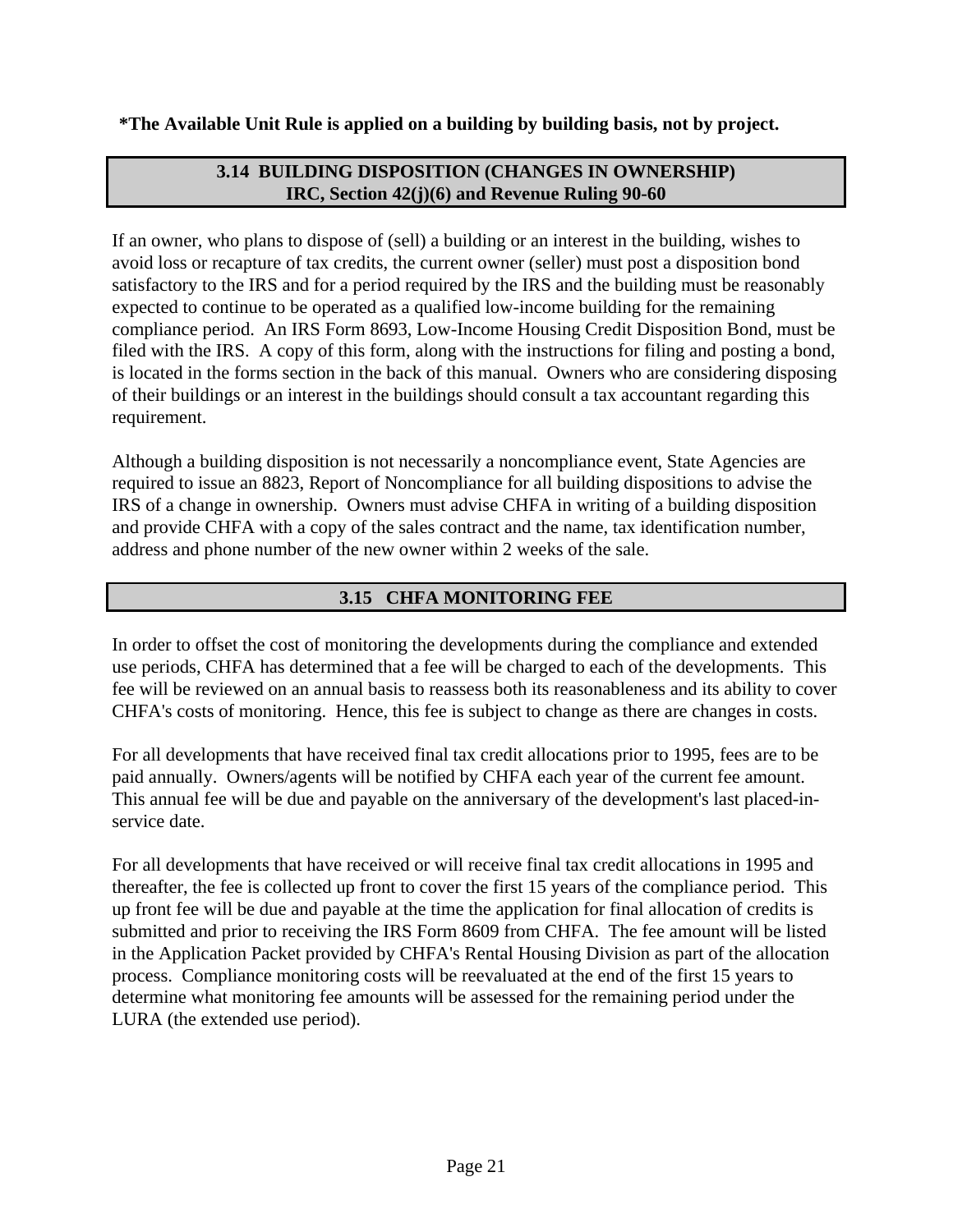### **3.16 NONCOMPLIANCE**

CHFA must report any instance or evidence of noncompliance to the IRS. The IRS Form 8823, Report of Noncompliance, describing the nature of noncompliance, will be used and a copy of the completed form will be sent to the owner and investor as well. The cure date, if applicable, will be noted on the 8823. A building disposition, although not necessarily considered noncompliance, will also be reported on an 8823. Instances of noncompliance that will be reported to the IRS include but are not limited to:

- 1. Any violation of the Code;
- 2. Any violation of the LURA;
- 3. Any violation of Federal or local building health and safety codes.

CHFA will notify the owner and management of the noncompliance event and will allow a period of time (cure period) to correct the noncompliance prior to issuing the 8823. If an 8823 is issued to the IRS and the noncompliance is later corrected, an amended 8823 will be issued indicating that the noncompliance has been cured.

### **4. THE MANAGEMENT REVIEW**

The AMO or other representative of CHFA shall perform management reviews once every three years or more often as warranted throughout the compliance and extended use periods. The review will be performed at the development site and will consist of an inspection of the general physical condition of the development and an audit of randomly selected resident files and utility allowance documentation. In addition to the management review, the AMO or CHFA representative shall conduct an initial physical inspection for developments placed in service in 1996 and thereafter, prior to the issuance of the IRS Form 8609.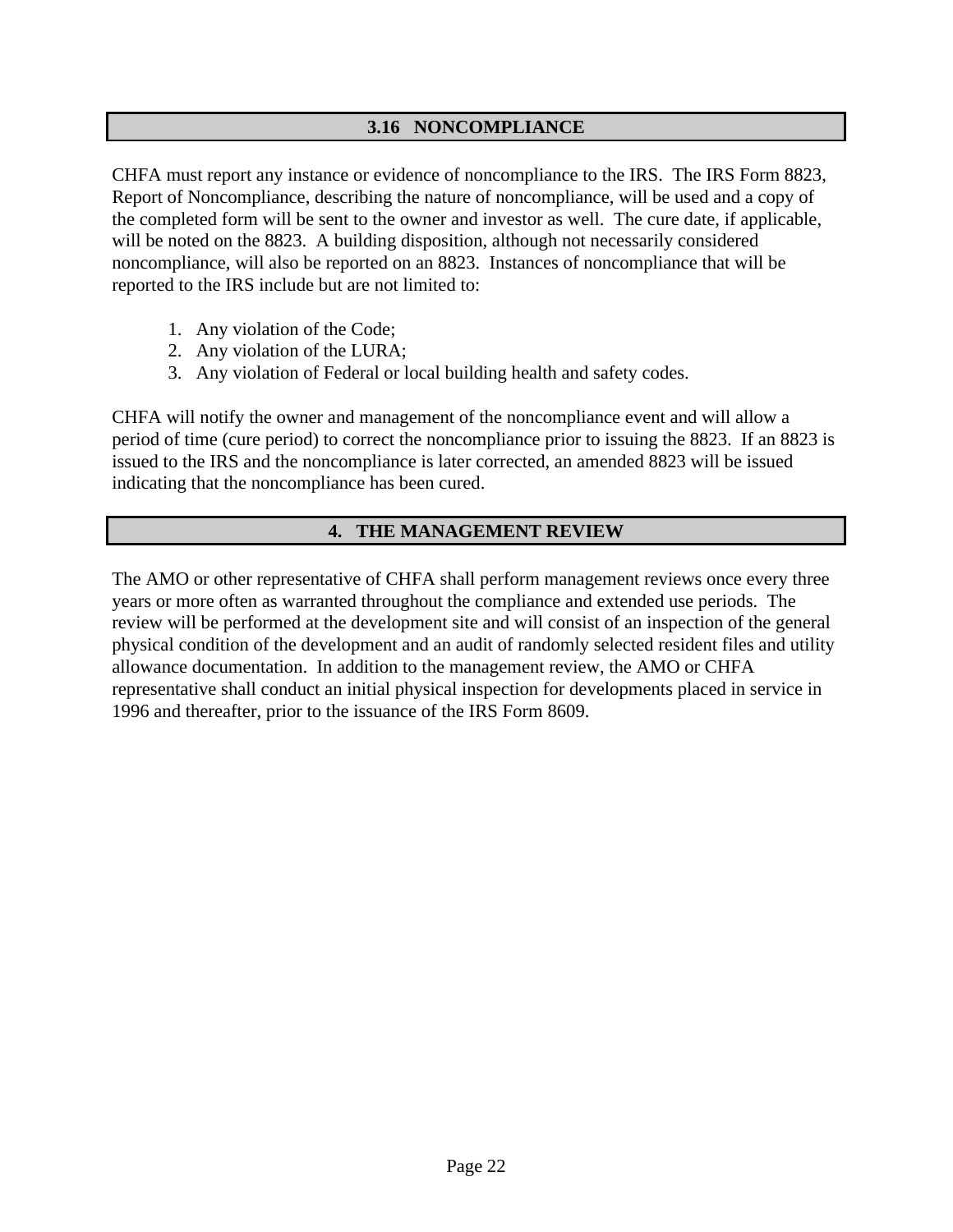## **5. GLOSSARY OF LIHTC TERMS**

#### **4% ANNUAL CREDIT**

The approximate applicable percentage used to calculate the annual amount of tax credits given for the cost of a new building or substantial rehabilitation built with a federal subsidy or the cost of buying an existing building for which substantial rehabilitation expenditures also are incurred with a federal subsidy. The actual applicable percentage is set each month by the Department of Treasury based on current interest rates. This percentage is then multiplied by the qualified basis to determine the actual annual tax credits. In this case, the aggregate amount of tax credits would have a present value of 30% of the qualified basis.

#### **9% ANNUAL CREDIT**

The approximate applicable percentage used to calculate the annual amount of tax credits given for the cost of a new building or substantial rehabilitation built without federal subsidy. The actual applicable percentage is set each month by the Department of Treasury based on current interest rates. This percentage is then multiplied by the qualified basis to determine the actual annual tax credits. In this case, the aggregate amount of tax credits would have a present value of 70% of the qualified basis.

#### **20/50 TEST**

Minimum set-aside requirement in which at least 20% of a development's units must be set aside for households whose incomes are less than or equal to 50% of applicable area median income.

#### **40/60 TEST**

Minimum set-aside requirement in which at least 40% of a development's units must be set aside for households whose incomes are less than or equal to 60% of applicable area median income.

#### **APPLICABLE FRACTION**

A fraction that is used in calculating the amount of tax credit an owner can claim for a building, determined by the number of units or square footage occupied by qualifying low-income residents. The applicable fraction is the lesser of:

1. The number of low-income residential units divided by the total number of all residential rental units in the building (the unit fraction),

or

2. The total square footage of the low-income residential units divided by the total square footage of all the residential rental units in the building (the floor space fraction).

#### **APPLICABLE PERCENTAGE**

The type of annual credit (4% or 9%) that was allocated.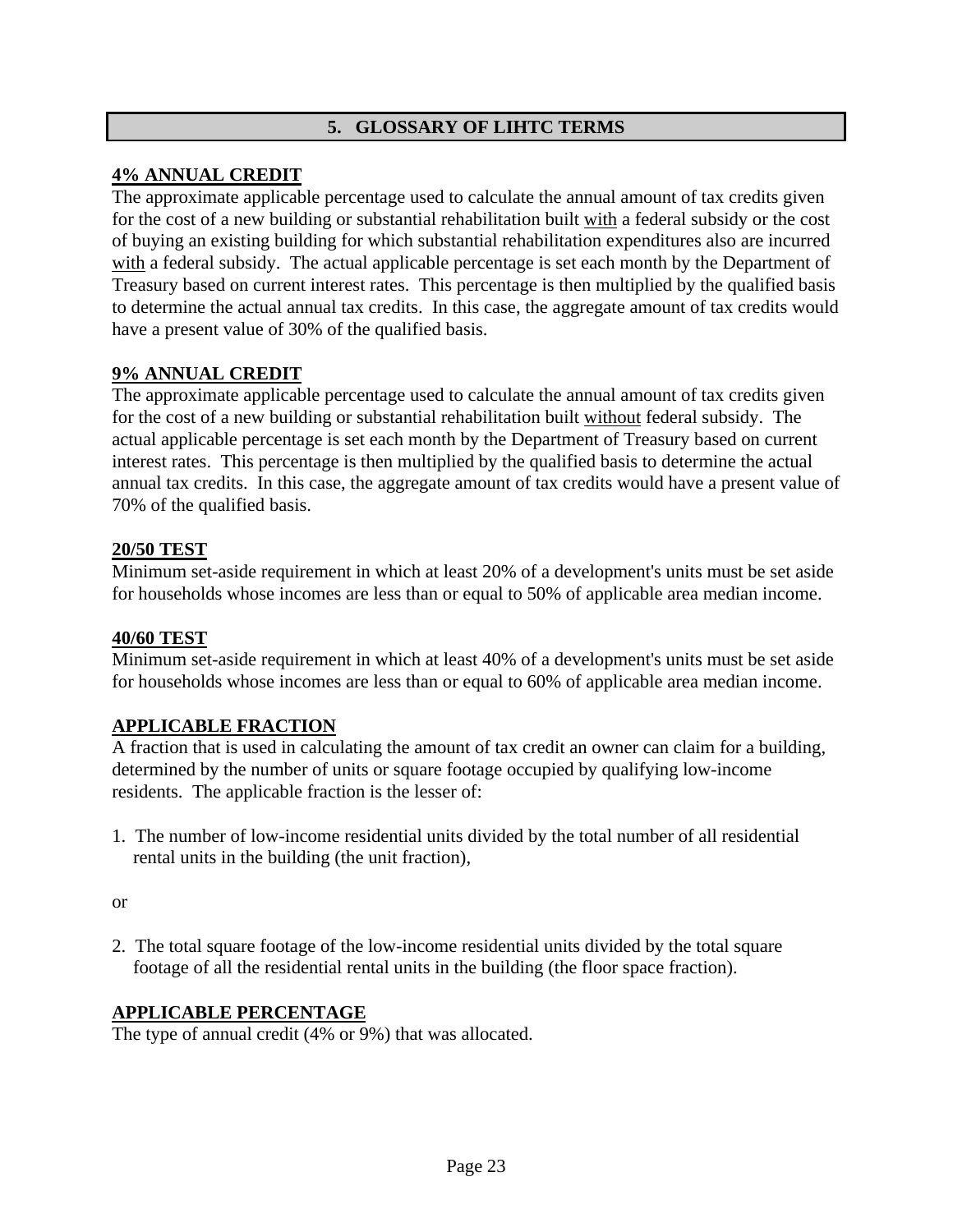# **COMPLIANCE PERIOD**

The credit period plus 5 additional years in which the owner must comply with the LIHTC Program requirements. During these additional 5 years, the owner does not receive tax credits; however, the Program requirements must be followed. (Please also see Extended Use Period.)

#### **CREDIT PERIOD**

The consecutive 10 taxable years in which the credits are received, beginning with the placed in service date or, at the election of the tax payer, the following year.

#### **DEEP RENT SKEWED PROJECT (IRC 142(d)(4)(B)**

If an owner elects to have a project treated as a deep rent skewed project the following requirements must be met:

- 1. 15% of the low-income units in the project must be rent restricted and occupied by households whose income does not exceed 40% of the area median gross income.
- 2. The gross rent of each low-income unit in the project must not exceed 1/2 of the average gross rent of the comparable unrestricted units if there are any.
- 3. The Available Unit Rule defines an over-income unit in a Deep Rent Skewed project as a low-income unit in which the aggregate income of the occupants of the unit increases above 170% of the applicable income limitation.

#### **ELIGIBLE BASIS**

Eligible basis of a new project is its adjusted basis, generally the eligible development costs minus the cost of land. Eligible basis for acquisition credit is the eligible costs of acquiring a building. Eligible basis for rehab credit is the eligible rehab expenditures aggregated over 24 months which are chargeable to the development's capital account.

### **EXTENDED USE PERIOD**

Owners of developments that received an allocation of credits after 1989 are subject to a Land Use Restriction Agreement (LURA) between the owner and CHFA that requires the development to comply with the Program requirements for an extended period of a specified number of years beyond the initial 15 year Compliance Period.

#### **FLOOR SPACE FRACTION**

The total square footage of the residential low-income units divided by the total square footage of all the residential rental units in the building.

### **GROSS RENT FLOOR (Revenue Procedure 94-57)**

This ruling allows the owner to establish floor rent amounts that will not be affected by fluctuations in the income limits and maximum rent ceilings. In other words, developments will never have to charge gross rents (rent plus utilities) below their gross rent floor amounts. For developments that received an allocation of credits or determination letters on or after October 6, 1994, the owner may elect to establish the gross rent floor as the maximum rents in effect either on the date the development was placed in service or on the date the development received an